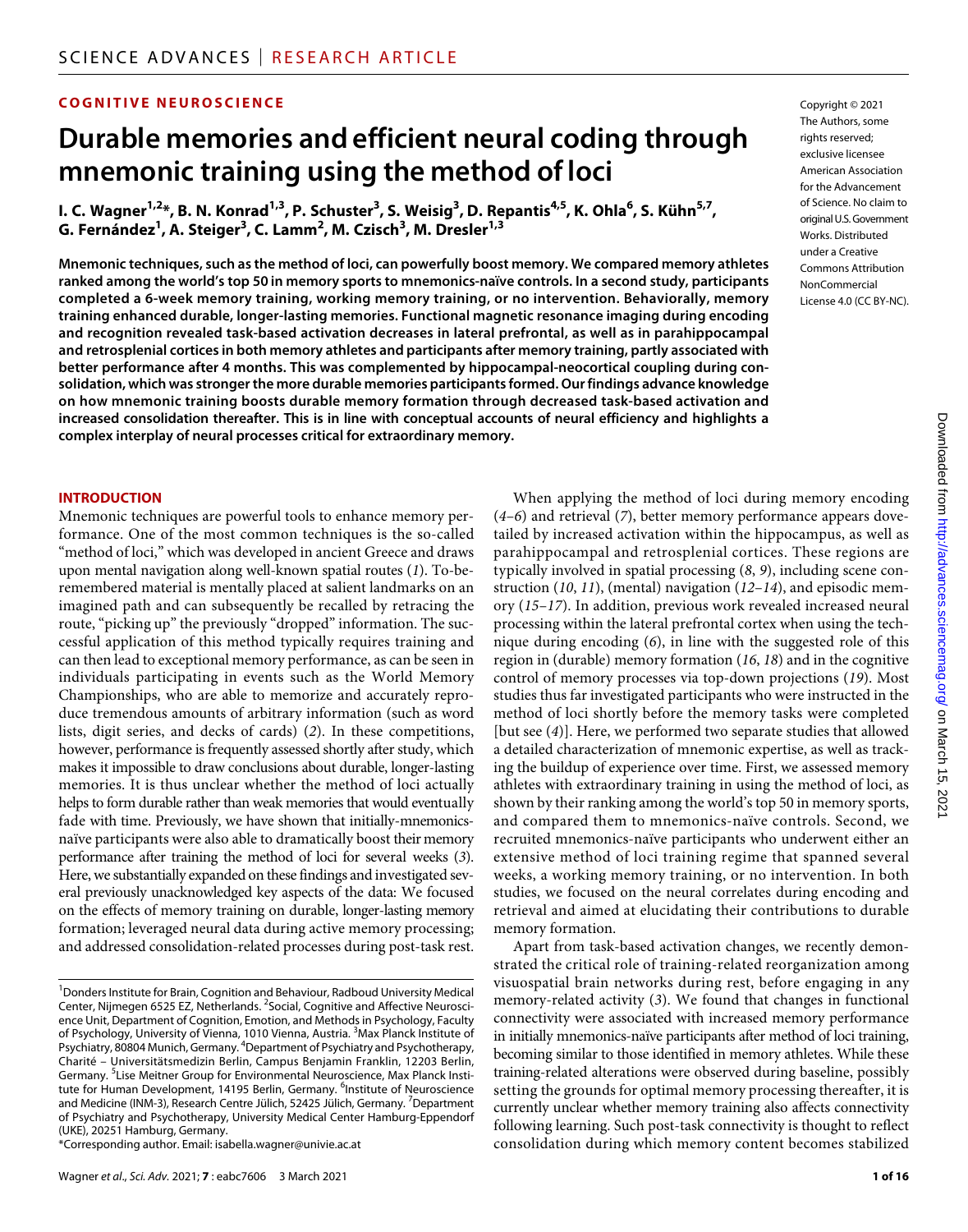within a wider neocortical network (*20*). This entails hippocampalneocortical interactions during awake rest (*21*, *22*) or sleep (*23*), potentially indexing the reactivation, or "replay," of neuronal ensembles that were engaged during the preceding experience (*24*). In the current work, we investigated hippocampal-neocortical connectivity after learning and its association with durable memory formation after training the method of loci.

Across two separate studies, we tested (i) memory athletes (compared to matched but mnemonics-naïve controls; "athlete study") and (ii) mnemonics-naïve participants who completed an intense method of loci training across 6 weeks (compared to participants who underwent working memory training or no intervention; "training study"). For all participants, functional magnetic resonance imaging (fMRI) was performed during word list encoding and temporal order recognition, as well as during resting-state periods before and after the tasks. We specifically chose these tasks as they are often used during memory championships. In addition, we reasoned that the particular strength of the method of loci lies in the learning and the recall of ordered sequences due to mental navigation through the imagined "memory palace," directly tapping into episodic memory. To assess the effects of training the method of loci, participants of the training study were reinvited to complete another fMRI session after 6 weeks. Memory performance was assessed during free recall tests immediately and 1 day after each session (Fig. 1, A to C). We hypothesized increased memory durability in initially mnemonics-naïve participants after memory training, compared to both control groups. This should be paralleled by training-related neural changes in visuospatial brain regions during both tasks and consolidation-related hippocampal-neocortical

coupling during rest. Additionally, and in parallel to our previous study, we predicted that activation and connectivity profiles in mnemonics-naïve participants after training (compared to the respective control groups) would be similar to when comparing memory athletes with matched controls.

#### **RESULTS**

#### **Study design and participant samples**

We tested 17 participants who were experts in using the method of loci and were ranked among the world's top 50 in memory sports (hereafter referred to as "memory athletes") and compared them to a control group closely matched for age, sex, handedness, and intelligence (see Table 1 for a sample description, and see the "Participants of athlete and training studies" section). Within this so-called athlete study, memory performance and brain function were assessed during a single MRI session (Fig. 1A; memory athletes,  $n = 17$ ; matched controls,  $n = 16$ ).

In a second study (i.e., the training study;  $n = 50$ ), mnemonicsnaïve participants completed a method of loci training over 6 weeks  $(40 \times 30 \text{ min})$ . The memory training group  $(n = 17)$  was compared to an active  $(n = 16)$  and a passive control group  $(n = 17)$  that underwent working memory training  $(40 \times 30 \text{ min})$  or no intervention across the 6-week interval, respectively (see the "Study procedures and tasks" section). Memory performance and brain function were assessed before and after training. To test whether method of loci training affected memory performance over a longer term, participants of the training group also completed a behavioral retest after 4 months (Fig. 1B).



**Fig. 1. Study design, procedures, and results from the free recall tests.** (**A**) In the athlete study, we tested memory athletes (*n* = 17) and compared them to matched controls ( $n = 16$ ) during a single MRI session. (B) Participants of the training study were pseudo-randomized into three groups after an initial MRI session (pre-training): the memory training group (*n* = 17), active controls (*n* = 16), and passive controls (*n* = 17). Participants returned to the laboratory for a second MRI session (post-training) and took part in a behavioral retest after 4 months. (**C**) General structure of MRI sessions: baseline resting-state period (8 min), word list encoding and temporal order recognition tasks (10 min each), post-task resting-state period (8 min), immediate free recall test (5 + 5 min and 20 min post-MRI), and delayed free recall test after 24 hours (5 + 5 min; only completed by participants of the training study, dashed frame). (**D**) Training study: Change in the number of forgotten/weak/durable words from pre- to post-training sessions. Note that only weak and durable memories were included in the analysis (marked in bold). \*\*P < 0.0001. (E) Athlete study: Free recall performance (20 min). \*\**P* = 0.0005. (D and E) Error bars reflect the SEM. See also Table 2 for an overview of free recall performance across the groups.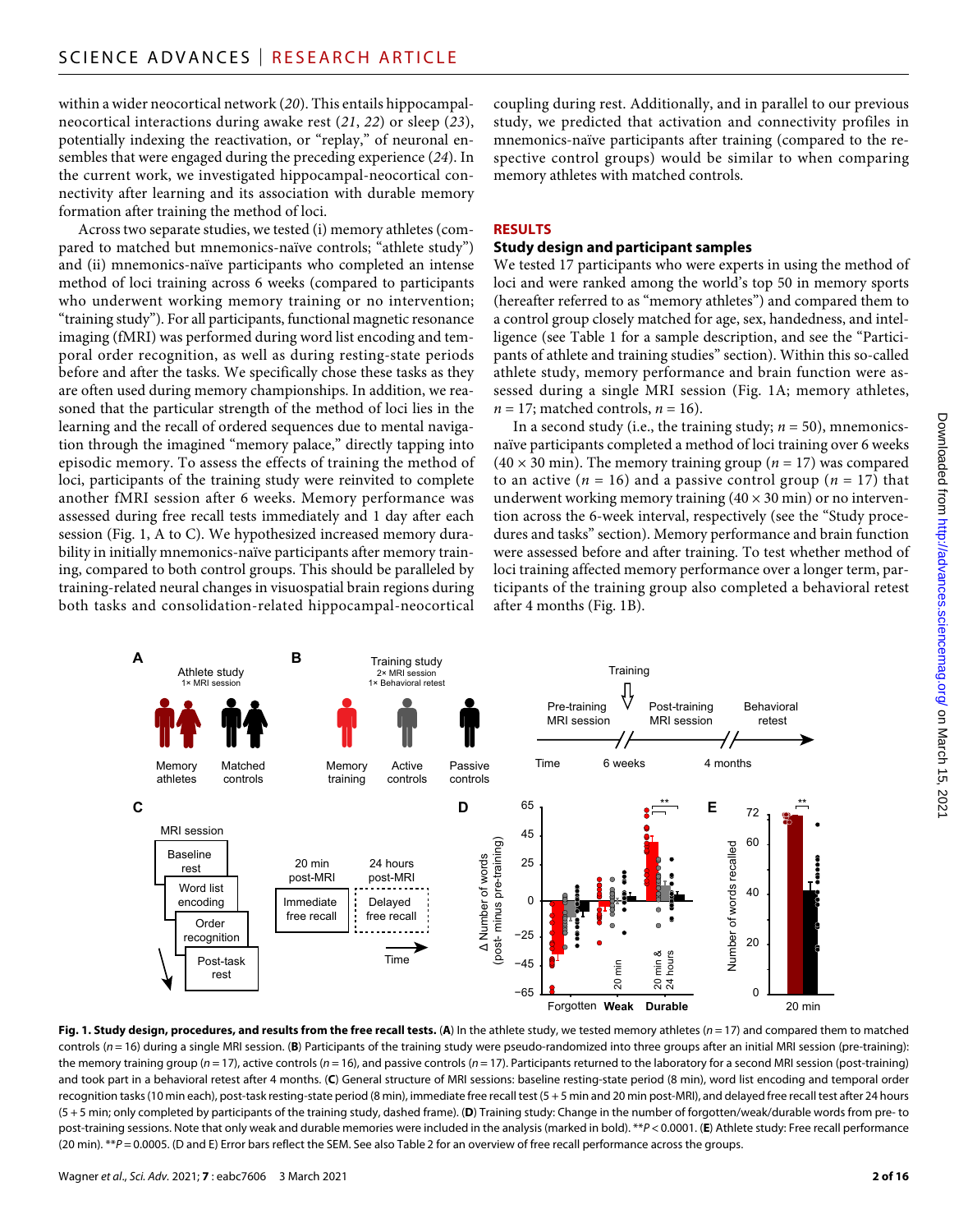**Table 1. Descriptive sample details.** Sample size, number of males, left-handers, and smokers are given as absolute numbers; fluid reasoning and memory abilities are given as mean intelligence quotient (IQ) scores  $\pm$  SD.

|                   | <b>Memory athletes</b> | <b>Matched controls</b> | <b>Memory training group</b> |                  |                  |
|-------------------|------------------------|-------------------------|------------------------------|------------------|------------------|
|                   |                        |                         |                              |                  |                  |
| Males             |                        |                         |                              |                  |                  |
| ears), means ± SD |                        |                         | '+27<br>23 Z                 | ミキフち             |                  |
| ears), range      |                        | $20 - 35$               |                              |                  |                  |
| Fluid reasoning   | $128.1 + 9.6$          | $128.4 \pm 10.8$        | $117.4 \pm 12.7$             | $116.4 \pm 14.6$ | $118.2 + 13.2$   |
| Memory abilities  |                        | 104.6+                  | $103.3 + 13.3$               |                  | $101.8 \pm 16.2$ |
|                   |                        |                         |                              |                  |                  |
|                   |                        |                         |                              |                  |                  |

**Table 2. Free recall and recognition performance across groups of the training study.** Free recall performance during the immediate and delayed free recall tests, performance during the retest after 4 months, as well as *d*-prime scores during temporal order recognition. Values represent the average number of freely recalled words/*d*-prime ± SD.

|                                           | Memory training group ( $n = 17$ ) | Active controls ( $n = 16$ ) | Passive controls ( $n = 17$ ) |
|-------------------------------------------|------------------------------------|------------------------------|-------------------------------|
| Free recall performance                   |                                    |                              |                               |
| Pre-training session                      |                                    | $30.7 \pm 14.6$              | $28.9 \pm 15.4$               |
| Immediate free recall after 20 min        | $25.2 \pm 16.9$                    |                              |                               |
| Pre-training session                      |                                    | $19.4 \pm 12.5$              | $18.5 \pm 15.4$               |
| Delayed free recall after 24 hours        | $16.1 \pm 14.2$                    |                              |                               |
| Post-training session                     | $62.2 \pm 10.9$                    | $41.7 \pm 16.3$              | $36.4 \pm 19.4$               |
| Immediate free recall after 20 min        |                                    |                              |                               |
| Post-training session                     |                                    | $30.5 \pm 17.8$              | $21.4 \pm 19$                 |
| Delayed free recall after 24 hours        | $56.2 \pm 16.2$                    |                              |                               |
| Retest after 4 months                     | $50.3 \pm 16.5$ (n = 16)           | $30.4 \pm 9.9$ (n = 14)      | $27.4 \pm 9.8$ (n = 15)       |
| Change in free recall performance         |                                    | $-0.7 \pm 9.9(n = 14)$       | $-1.5 \pm 11.2$ (n = 15)      |
| (4 months > pre-training, immediate test) | $22.7 \pm 18.8$ (n = 16)           |                              |                               |
| Temporal order recognition                |                                    |                              |                               |
| Pre-training session, d-prime             | $1.3 \pm 1.3$                      | $1.6 \pm 0.5$                | $1.6 \pm 1.1$                 |
| Post-training session, d-prime            | $2.5 \pm 0.6$                      | $2.1 \pm 1.3$                | $2.3 \pm 0.9$                 |

# **Memory training enhances durable memory formation in initially mnemonics-naïve participants**

Starting out, we put our focus on data from the training study and hypothesized that if the method of loci truly boosted durable rather than weak memories, we should see increased free recall performance at the delayed compared to the immediate free recall test. We thus analyzed the change in memory durability from before to after training (see Table 2 for the overall free recall performance). During both sessions, participants studied word lists and were asked to retrieve material during a free recall test 20 min after MR scanning (immediate free recall), as well as 24 hours later (delayed free recall; Fig. 1C). While some words were never recalled (i.e., forgotten material), weak memories were defined as those that could only be remembered at the immediate free recall but were forgotten afterwards. Durable memories were the ones also remembered after the delay, thus tackling stable, longer-term memory (*18*).

Results revealed a significant increase in durable memories in the memory training group from before to after training, compared to both active and passive control groups, while the change in the amount of weak memories from pre- to post-training did not significantly differ between the three groups [Fig. 1D; for the following analyses, we focused on weak and durable memories and solely illustrated the amount of forgotten material in the figure: mixed-model analysis of variance (ANOVA); memory training group,  $n = 17$ ; active controls,  $n = 16$ ; passive controls,  $n = 17$ ; group  $\times$  memory type interaction,  $F(2,94) = 30.85$ ,  $P < 0.0001$ ; pairwise comparisons, durable: memory training group  $>$  active control group,  $t(94) = 7.4$ ,  $P < 0.0001$ ; memory training group > passive control group,  $t(94) = 8.84$ , *P* < 0.0001; main effect of group, *F*(2,94) = 15.25, *P* < 0.0001; main effect of memory type, *P* > 0.05]. Additional analyses revealed that the change in memory durability was specifically related to memory training and was not due to potential performance differences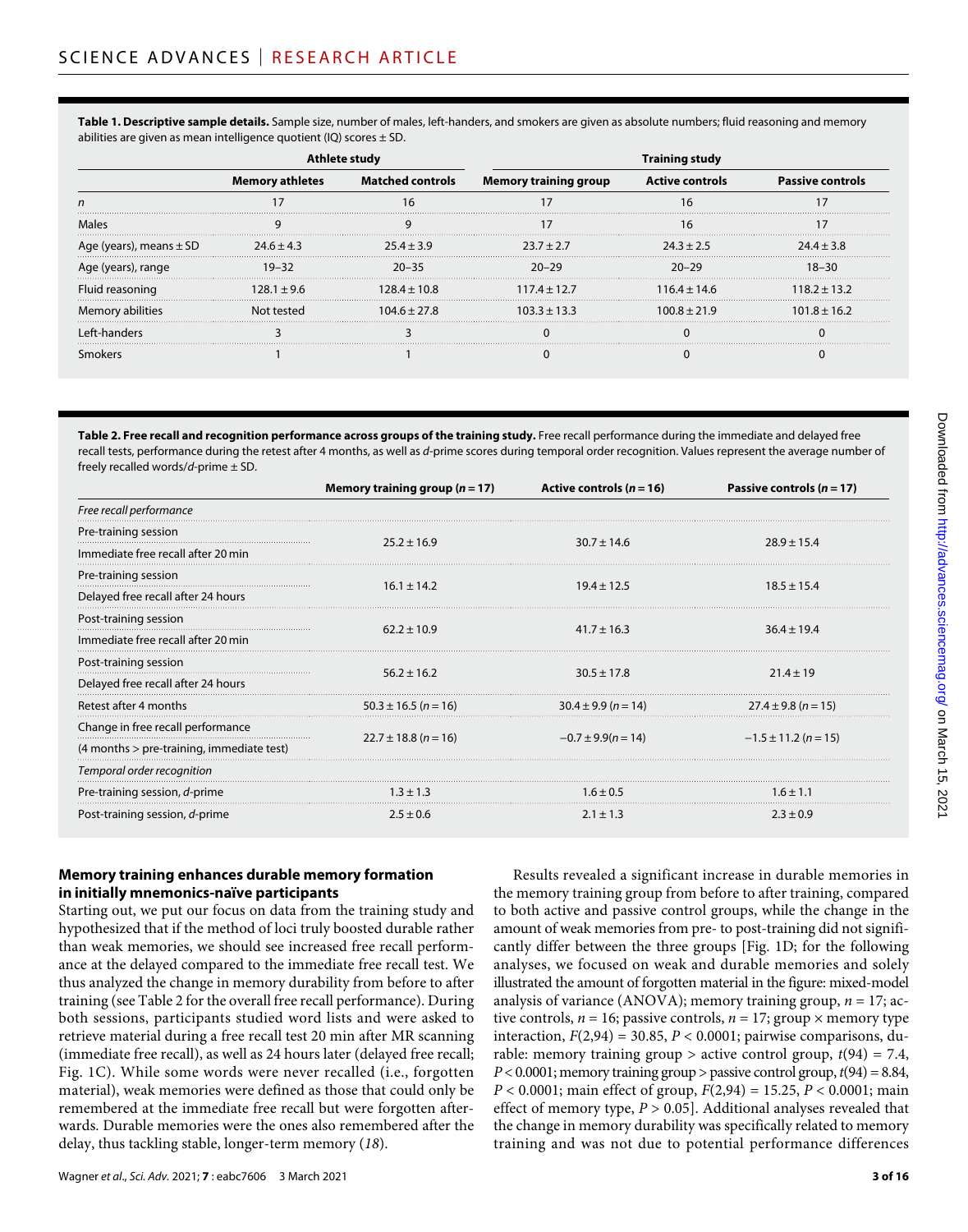already present pre-training (results S1). Thus, training the method of loci increased durable memories in initially mnemonics-naïve participants.

Different from the training study, the athlete study comprised a single experimental session; performance was tested immediately after the tasks and only once (20 min post-MRI; thus, the analysis of memory durability was not possible). As also shown previously [(*3*); but note that current analyses involved a subsample of participants], free recall performance within the athlete study was generally high (presumably due to the well-matched control group) but was significantly higher in memory athletes compared to matched controls (Wilcoxon signed-rank test; one matched pair excluded from analysis; memory athletes,  $n = 16$ , median = 72; matched controls, *n* = 16, median = 43; *V* = 136, *P* = 0.0005; Fig. 1E).

#### **Method ofloci decreases activation in lateral prefrontal cortex during word list encoding in athletes and initially mnemonics-naïve participants after training**

Next, we turned to the fMRI data and investigated changes in brain activation from pre- to post-training while participants studied previously unstudied words (word list encoding task; Figs. 1C and 2A), in analogy to tasks often used during memory championships and tapping into episodic memory. During this task, memory athletes and the memory training group (post-training) were asked to use the method of loci during encoding (thus, they were asked to mentally navigate through their memory palace and to "place" the studied words at the specific loci). We hypothesized engagement of regions typically involved in visuospatial processing and successful memory encoding, including the hippocampus and adjacent medial temporal lobe (MTL) structures, retrosplenial cortex, and lateral prefrontal regions (*4*–*6*, *16*). Because of the at-ceiling performance of memory athletes and the

memory training group after training, we started out by testing activation changes during encoding compared to an implicit baseline, with individual memory durability scores added as a covariate (see also the "MRI data processing: Task data" section).

First, we focused on data from the athlete study and compared memory athletes to matched controls. Unexpectedly, we found robust activation decreases within the left lateral prefrontal cortex (MNI coordinates of the two global maxima:  $x = -48$ ,  $y = 32$ ,  $z = -8$ , *Z* value = 4.55, 226 voxels; and *x* = −46, *y* = 20, *z* = 16, *Z* value = 4.38, 370 voxels) during word list encoding [independent-samples *t* test, contrast encoding > baseline, matched controls > memory athletes, covariate number of words freely recalled, statistical threshold for this and all subsequent analyses: *P* < 0.05, family-wise error (FWE)–corrected at cluster level using a cluster-defining threshold of  $P < 0.001$ ; critical cluster size = 125 voxels; memory athletes,  $n = 17$ ; matched controls,  $n = 16$ ; Fig. 2B]. Contrary to what we had expected, there were no significant activation changes within the MTL or retrosplenial cortex.

Second, we leveraged data from the training study and found, notably similar to above, decreased activation within the left lateral prefrontal cortex in the memory training group after training, compared to both the active and the passive control groups (interaction effects, two separate full factorial designs, contrast encoding > baseline, covariate memory durability score; memory training group,  $n = 17$ ; active controls,  $n = 16$ ; passive controls,  $n = 17$ ; Fig. 2, C and D; table S1, also for main effects of group and session). When comparing the memory training with the passive control group, activation decreases further included the thalamus and the left angular gyrus (Fig. 2D and table S1; see table S2 for a comparison between active and passive control groups). We also repeated the analyses without the performance covariates included, which led to highly similar



**Fig. 2. Activation changes during word list encoding.** (**A**) Word list encoding task: Participants studied previously unstudied words during each MRI session. (**B**) Athlete study: Brain activation during encoding (encoding > baseline) is decreased in memory athletes compared to matched controls. (**C** and **D**) Training study: Brain activation is significantly decreased in the memory training group after training when compared to (C) active or (D) passive controls (group × session interactions; see table S1 for main effects and table S2 for a comparison between active and passive controls). Results are shown at *P* < 0.05 family-wise error (FWE)–corrected at cluster level (cluster-defining threshold *P* < 0.001). LH, left hemisphere.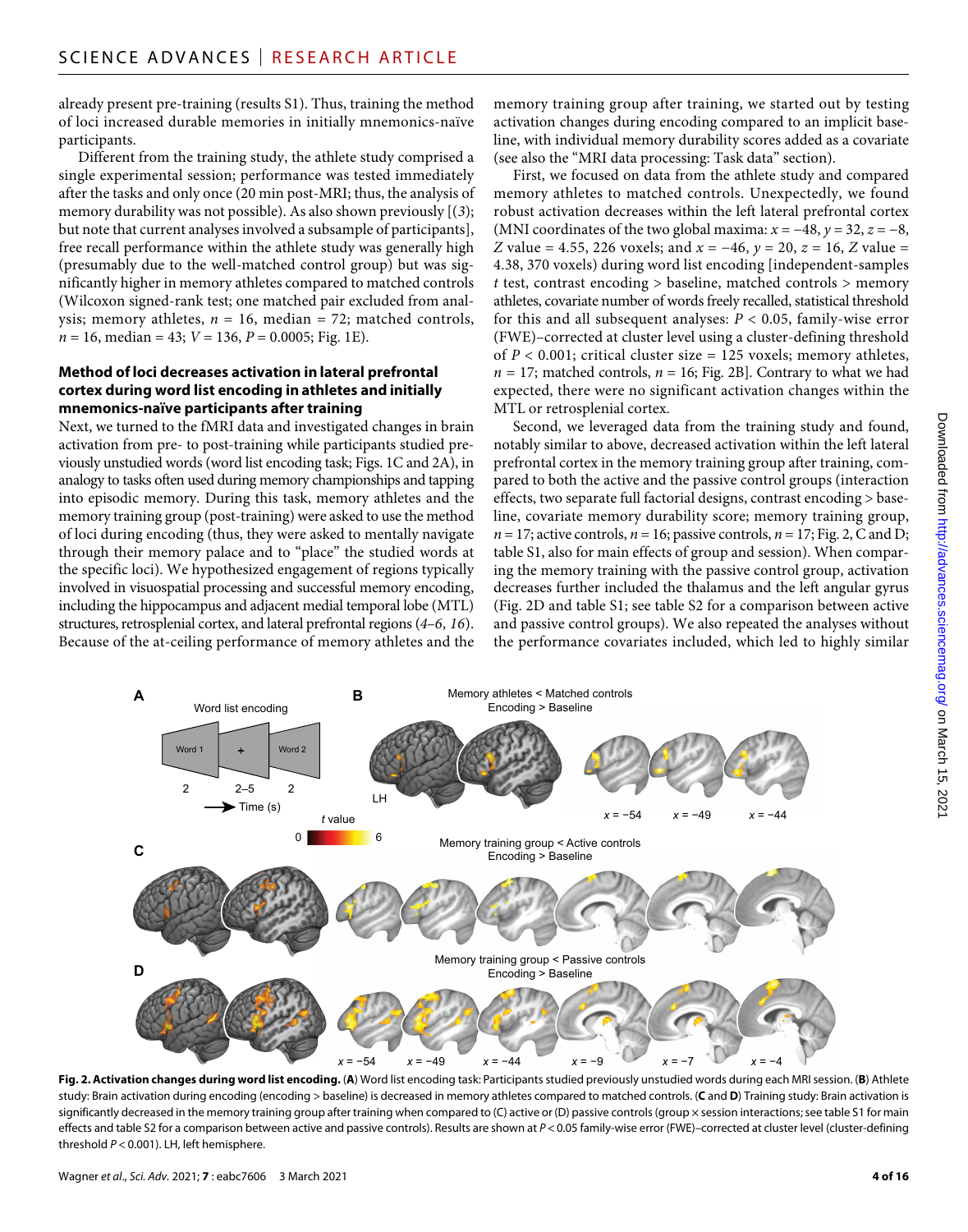results (results S2). Therefore, findings from both studies consistently revealed decreased activation within left lateral prefrontal regions when applying the method of loci during word list encoding.

To elucidate whether results were actually caused by a decrease in activation in the memory training group over time rather than by group differences already present pre-training, we performed additional region-of-interest (ROI) analyses and extracted average activation values from significant interaction clusters, together confirming the results above (results S3). Moreover, there were no significant differences in activation levels between the memory athletes and the memory training group (post-training) during word list encoding [independent-samples *t* test, contrast encoding > baseline, covariate number of words recalled during the immediate free recall test; memory athletes,  $n = 17$ ; memory group (post-training),  $n = 17$ ], indicating similar activation profiles of athletes and initially mnemonicsnaïve participants after training the method of loci.

Lastly, we performed additional subsequent memory analyses (results S4; please note that this was only based on a subset of participants). If decreased activation was related to durable memory formation while applying the method of loci, we expected to find stronger decreases for durable compared to weak or forgotten encoding. While results confirmed our finding of generally decreased activation in the memory training group (post-training) compared to both control groups, results did not appear specific for durable memory formation. Thus, activation decreases were related to general

memory processing during encoding in the different groups but were not significantly related to durable memory formation.

#### **Expertise in the method ofloci can positively affect recognition performance while slowing down response times**

Following word list encoding, participants completed the temporal order recognition task where word triplets were presented in either the same or a different order as studied previously (Figs. 1C and 3A). We specifically developed this task as an MR-compatible measure of recall and reasoned that since memory athletes and participants of the memory training group (post-training) were asked to use the method of loci during temporal order recognition (i.e., they were asked to mentally move through their memory palace, serially retrieving word-loci associations), these participants should excel at judging the word order.

Memory athletes indeed showed significantly higher recognition performance (indexed through *d*-prime) compared to matched controls (Wilcoxon signed-rank test; one matched pair excluded from analysis; memory athletes,  $n = 16$ , median = 3.54; matched controls, *n* = 16, median = 2.38; *V* = 131.5, *P* = 0.001; Fig. 3B; see results S5 for response times). However, despite numerically increased *d*-prime scores in the memory training group after training, there was no significant difference in recognition performance between the three groups (change in *d*-prime; Fig. 3C; one-way ANOVA; memory



**Fig. 3.** *D***-prime and activation changes during temporal order recognition.** (**A**) After word list encoding, word triplets were presented in the same or a different order as studied previously and participants were asked to judge the order. (**B**) Athlete study: Recognition performance (*d*-prime) for memory athletes and matched controls. \*\**P* < 0.001. (**C**) Training study: Change in *d*-prime (from pre- to post-training sessions) across the groups (main effect of group, *P* = 0.133). Error bars (B and C) reflect the SEM. See also Table 2 for an overview of recognition performance across the groups. (D) Athlete study: Brain activation during temporal order recognition (recognition > baseline) is decreased in memory athletes compared to matched controls (see Results for MNI coordinates). (**E**) Training study: Brain activation is significantly decreased in the memory training group after training when compared to passive controls (group × session interaction; see table S3). Results are shown at *P* < 0.05 FWE-corrected at cluster level (cluster-defining threshold *P* < 0.001).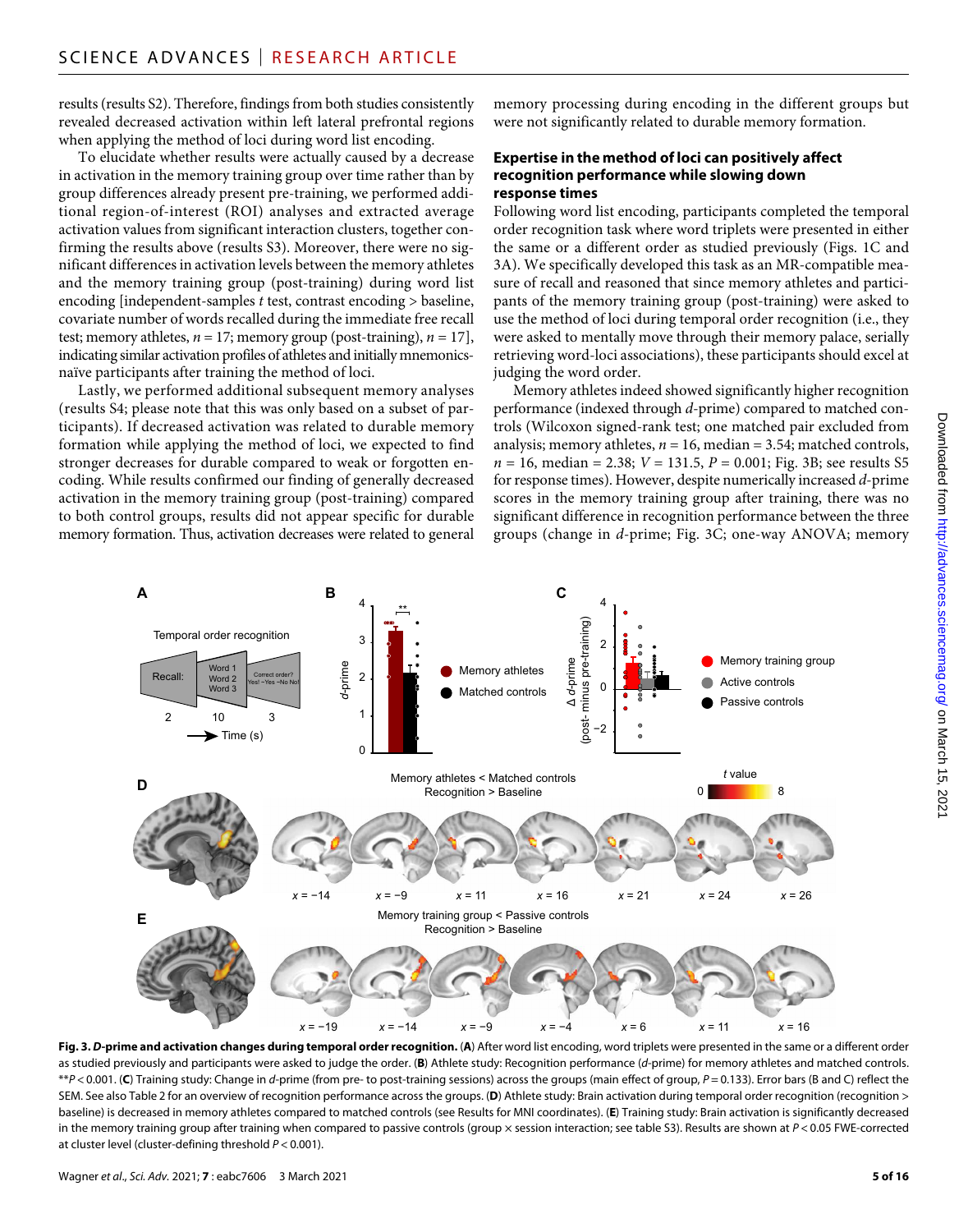training group,  $n = 17$ ; active controls,  $n = 16$ ; passive controls,  $n = 17$ ; main effect of group,  $P = 0.133$ , pairwise comparisons: memory training > active controls:  $P = 0.135$ , effect size  $d = 0.592$ ; memory training > passive controls:  $P = 0.294$ ,  $d = 0.569$ ; active > passive controls:  $P = 0.898$ ,  $d = -0.161$ ; see results S6 for a general increase in *d*-prime from pre- and post-training). In addition, participants of the memory training group showed slower response times after training (results S5). Thus, expertise in the method of loci positively affected recognition performance in memory athletes. While the effect of memory training on recognition performance in initially mnemonics-naïve participants appeared to be positive as well (but note that results were not significant), findings were accompanied by generally slower responses.

# **Method ofloci decreases activation in posterior parahippocampal and retrosplenial cortices during temporal order recognition in athletes and initially mnemonics-naïve participants after training**

We next turned to the neuroimaging data acquired during temporal order recognition. Since memory athletes and participants of the memory training group (post-training) were asked to use the method of loci during order recognition, we expected increased engagement of brain regions typically associated with visuospatial processing and successful memory retrieval, such as the hippocampus, parahippocampal, and retrosplenial cortices (*4*, *7*–*9*, *12*, *15*, *17*). As correct and incorrect trials were unevenly distributed between groups, we compared recognition trials against the implicit, active baseline (syllable counting), with individual *d*-prime scores added as a covariate (see also the "MRI data processing: Task data" section).

Similar to the profile of activation decreases during the preceding word list encoding task (see above), results indicated reduced activation within the right posterior parahippocampal and bilateral retrosplenial cortices ( $x = 30$ ,  $y = -40$ ,  $z = -12$ ,  $Z$  value = 4.54, 142 voxels), as well as in bilateral superior parietal gyrus (left: *x* = −16, *y* = −58, *z* = 23, *Z* value = 5.31, 501 voxels; right: *x* = 20, *y* = −60,  $z = 22$ , *Z* value = 6.01, 435 voxels) in memory athletes compared to matched controls (independent-samples *t* test, contrast recognition > baseline, covariate *d*-prime, *P* < 0.05, FWE-corrected at cluster level using a cluster-defining threshold of *P* < 0.001, critical cluster size = 123 voxels; memory athletes,  $n = 17$ ; matched controls,  $n = 16$ ; Fig. 3D). This was dovetailed by decreased activation within the posterior parahippocampal and bilateral retrosplenial cortices and in the precuneus in the memory training group after training, when compared to passive controls (interaction effect, full factorial design, contrast recognition > baseline, covariate *d*-prime; memory training group,  $n = 17$ ; passive controls,  $n = 17$ ; Fig. 3E; see table S3 for main effects of group and session). There was no significant  $\gamma$  group  $\times$  session interaction when comparing the memory training group with active controls, but activation in the precuneus  $(x = -4)$ , *y* = −78, *z* = 50, *Z* value = 3.81, 143 voxels) and bilateral superior parietal gyrus (left: *x* = −12, *y* = −56, *z* = 16, *Z* value = 3.72, 148 voxels; right: *x* = 22, *y* = −60, *z* = 22, *Z* value = 4.55, 217 voxels) generally decreased over time (main effect of session, full factorial design, contrast recognition > baseline, covariate *d*-prime, *P* < 0.05, FWEcorrected at cluster level using a cluster-defining threshold of  $P < 0.001$ , critical cluster size = 134 voxels; memory training group,  $n = 17$ ; active controls,  $n = 16$ ). Furthermore, active and passive control groups did not differ significantly (full factorial design, contrast recognition > baseline, covariate *d*-prime; active controls,

 $n = 16$ ; passive controls,  $n = 17$ ). We repeated the analyses without the performance covariates included, which did not change our results (results S2). To summarize, findings from both studies consistently revealed decreased activation within the posterior parahippocampal and retrosplenial cortices when applying the method of loci during temporal order recognition.

Additional ROI analyses confirmed that these results were actually related to memory training and not an effect of potential group differences already present pre-training (results S7). Finally, as also for data during word list encoding (see above), there were no significant differences in activation levels between the memory athletes and the memory training group (post-training) during temporal order recognition [independent-samples *t* test, contrast recognition > baseline, covariate *d*-prime; memory athletes, *n* = 17; memory group (posttraining),  $n = 17$ ], indicating similar activation profiles in athletes and initially mnemonics-naïve participants after training the method of loci.

#### **Training-related activation decreases during temporal order recognition are associated with better free recall performance after 4 months**

Next, we asked whether the whole-brain activation changes from pre- to post-training sessions during the memory tasks (word list encoding and temporal order recognition) were associated with increased free recall performance beyond the 24-hour delay. During the retest after 4 months, participants of the training study were once more invited to the behavioral laboratory where they completed the word list encoding task followed by a free recall test (the same word list as during the pre-training session was used; see the "Retest after 4 months" section).

As also reported previously [(*3*); but note that current analyses include a subsample of participants], the memory training group showed significantly increased free recall performance after 4 months (4-month retest minus pre-training test 20 min post-MRI), as compared to both active and passive control groups [change in the number of words freely recalled, means ± SEM: memory training group, 22.67  $\pm$  4.87; active controls, -0.71  $\pm$  2.65; passive controls,  $-1.5 \pm 2.79$ ; five subjects were not available for the retest, analysis thus included 45 participants; memory training group,  $n = 15$ ; active controls,  $n = 14$ ; passive controls,  $n = 16$ ; one-way ANOVA; main effect of group,  $F(2,42) = 14.67$ ,  $P < 0.0001$ ; pairwise comparisons: memory training > active controls,  $t(42) = 4.53$ ,  $P = 0.0001$ ; memory training > passive controls,  $t(42) = 4.84$ ,  $P = 0.0001$ ; active controls > passive controls, *P* = 0.987]. Hence, the memory training group was able to use the method of loci successfully (as indicated through increased free recall performance compared to both control groups), even after several months.

We then went on to test the cross-participant relationship between whole-brain activation decreases from pre- to post-training and the change in free recall performance (4-month retest minus pre-training<sub>20 min</sub>). To this end, we created individual difference maps (pre- minus post-training) based on the first-level contrasts (encoding > baseline, recognition > baseline), reflecting decreased activation over time. These difference maps were then submitted to two separate linear regression analyses with the change in free recall performance added as a covariate of interest.

During temporal order recognition, activation decreases across sessions were positively associated with free recall performance after 4 months. This included decreased activation from pre- to post-training within a widespread set of regions comprising the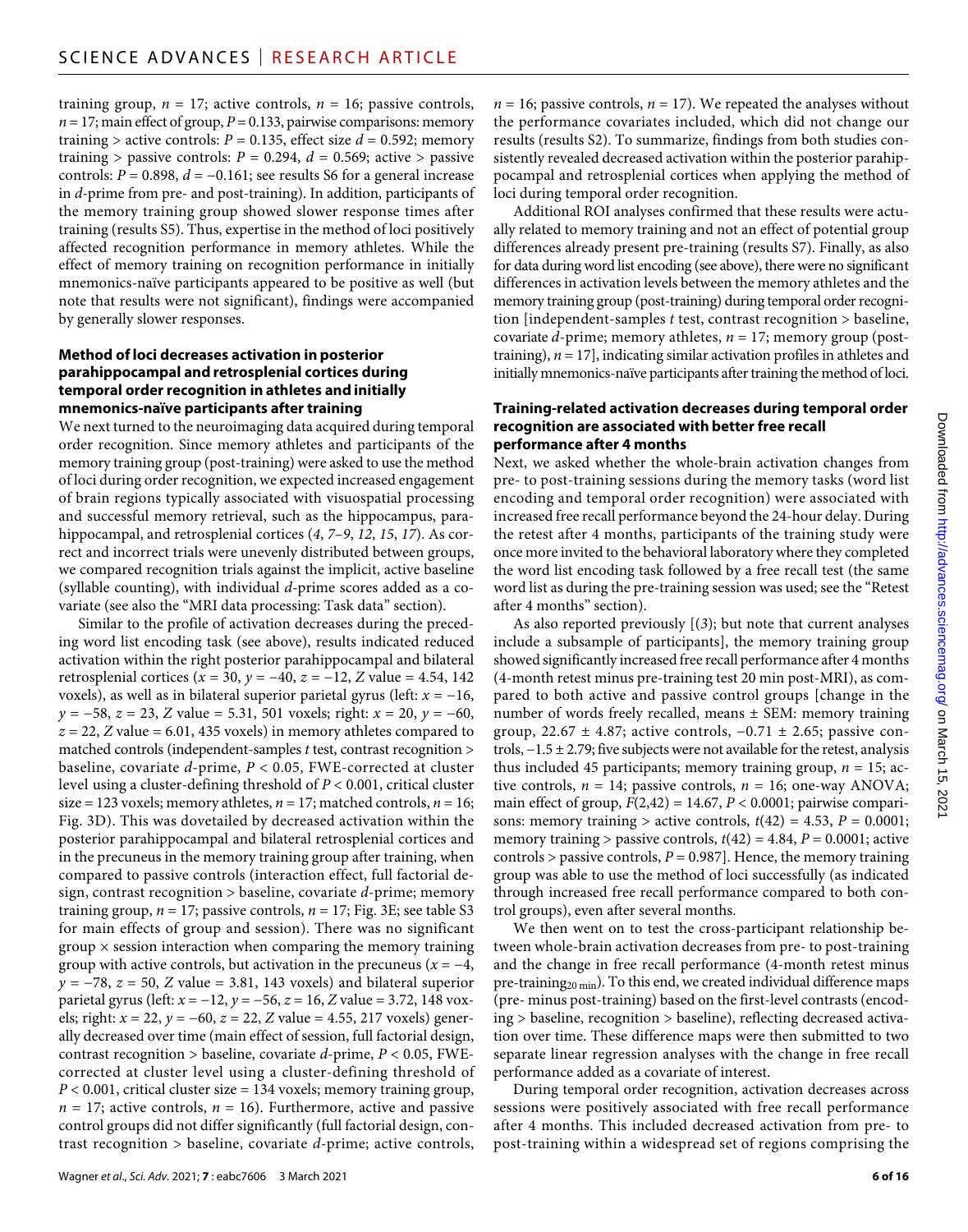hippocampus, the posterior parahippocampal region, the left fusiform gyrus, retrosplenial cortex, precuneus, left angular gyrus, thalamus, bilateral striatum, medial prefrontal and orbitofrontal cortex, and the precentral gyrus (Fig. 4 and table S4). Thus, stronger activation decreases in these regions during temporal order recognition were coupled to increased free recall performance at the 4-month retest across all participants of the training study. In contrast, and in line with our results of general but not memory-specific activation decreases during encoding (see above and see also results S4), activation decreases during word list encoding appeared unrelated to memory performance after 4 months.

#### **Increased hippocampal-neocortical coupling during post-task rest is related to memory consolidation in athletes and initially mnemonics-naïve participants after training**

So far, we documented increased memory performance (memory durability and recognition performance), along with decreased brain activation during memory-related processing (temporal order recognition) in memory athletes and (partly) in participants of the memory training group after training. In addition, we hypothesized that durable memory formation should be associated with increased consolidation processes during rest after learning, involving hippocampal-neocortical circuits (*20*–*22*), which should be related to durable memory formation. To test this, we took the anatomical boundaries of the bilateral hippocampus as a seed (Fig. 5A), calculated its whole-brain connectivity during each resting-state period and session, and tested whether connectivity varied as a function of memory performance (i.e., free recall performance in the athlete study and memory durability in the training study; see also the "MRI data processing: Resting-state periods" section).

First, we focused on data from the athlete study and investigated consolidation-related hippocampal connectivity increases from before to after the tasks. Across participants (including both memory athletes and matched controls,  $n = 33$ ), we found coupling between the hippocampus and a bilateral cerebellar region ( $x = 32$ ,  $y = -70$ , *z* = −52, *Z* value = 4.6, 416 voxels) that positively scaled with subsequent free recall performance [linear regression, contrast difference map (post-task > baseline rest), number of words freely recalled 20 min post-MRI added as a covariate of interest; *P* < 0.05, FWE-corrected at cluster level using a cluster-defining threshold of *P* < 0.001, cluster size = 62 voxels]. Thus, hippocampal connectivity with the cerebellum was stronger during rest the more words participants recalled. More specifically, these results appeared to be driven by stronger hippocampal-cerebellar coupling in memory athletes compared to matched controls (results S8).

Second, we turned toward data from the training study (including the memory training group, active and passive controls,  $n = 49$ ). To draw precise conclusions about connectivity changes related to extensive memory training, we investigated hippocampal-neocortical coupling before and after training, as well as changes from before to after the tasks, and their association with durable memory formation. Correspondingly, and in line with the remaining analysis strategy of the paper, this involved three analysis steps: connectivity (I) during the pre-training session (post-task > baseline rest), (II) during the post-training session (post-task > baseline rest), and (III) changes from pre- to post-training sessions ([post-task > baseline rest]<sub>post</sub> > [post-task > baseline rest]<sub>pre</sub>; see also Fig. 5B).

Results from the post-training session (II; Fig. 5, B and C) revealed stronger connectivity from baseline to post-task rest between the hippocampus and the bilateral lateral prefrontal cortex, left angular gyrus, the left hippocampus and parahippocampal cortex, bilateral insula and right caudate nucleus, as well as the brainstem and cerebellum that positively scaled with memory durability across participants [linear regression, contrast difference map (post-task > baseline rest), memory durability (post-training) added as a covariate of interest; see Fig. 5C]. There was no negative association between hippocampal-neocortical connectivity and memory durability (but see table S5 for general connectivity increases from baseline to post-task rest). Therefore, hippocampal coupling with a widespread set of neocortical regions was stronger after training the more durable memories participants formed. Follow-up analyses confirmed that this effect was driven by connectivity changes in the memory training group and was not present in the active or passive controls (Fig. 5D; see results S9).

To be able to directly compare the results between the athlete and training studies, we repeated the above analysis but instead tested the association of hippocampal-neocortical coupling with the raw numbers of words freely recalled per participant (thus, both analyses involved the same covariate). This led to virtually identical results, confirming once more that hippocampal-neocortical coupling



**Fig. 4. Activation changes during temporal order recognition and association with memory performance at the 4-month retest.** (**A**) Training study: Decreases in brain activation (recognition > baseline) from before to after training (pre- > post-training) that positively scaled with the change in free recall performance (referred to "memory performance" in the figure) from the pre-training session (20 min post-MRI) to the retest after 4 months (covariate of interest). Results are shown at *P* < 0.05 FWE-corrected at cluster level (cluster-defining threshold *P* < 0.001; see also table S4). (**B**) The scatterplot shows the relationship between the change in parameter estimates [arbitrary units (a.u.)] from the pre- to post-training sessions, extracted from the global maximum (right retrosplenial cortex, rRSPC; 8-mm sphere around MNI peak coordinate,  $x = 6$ ,  $y = -58$ ,  $z = 14$ ), and the change in memory performance (4-month retest minus pre-training<sub>20 min</sub>). Given the clear inferential circularity, we would like to highlight that this plot serves visualization purposes only, solely illustrating the direction of association between the brain-behavior relationship.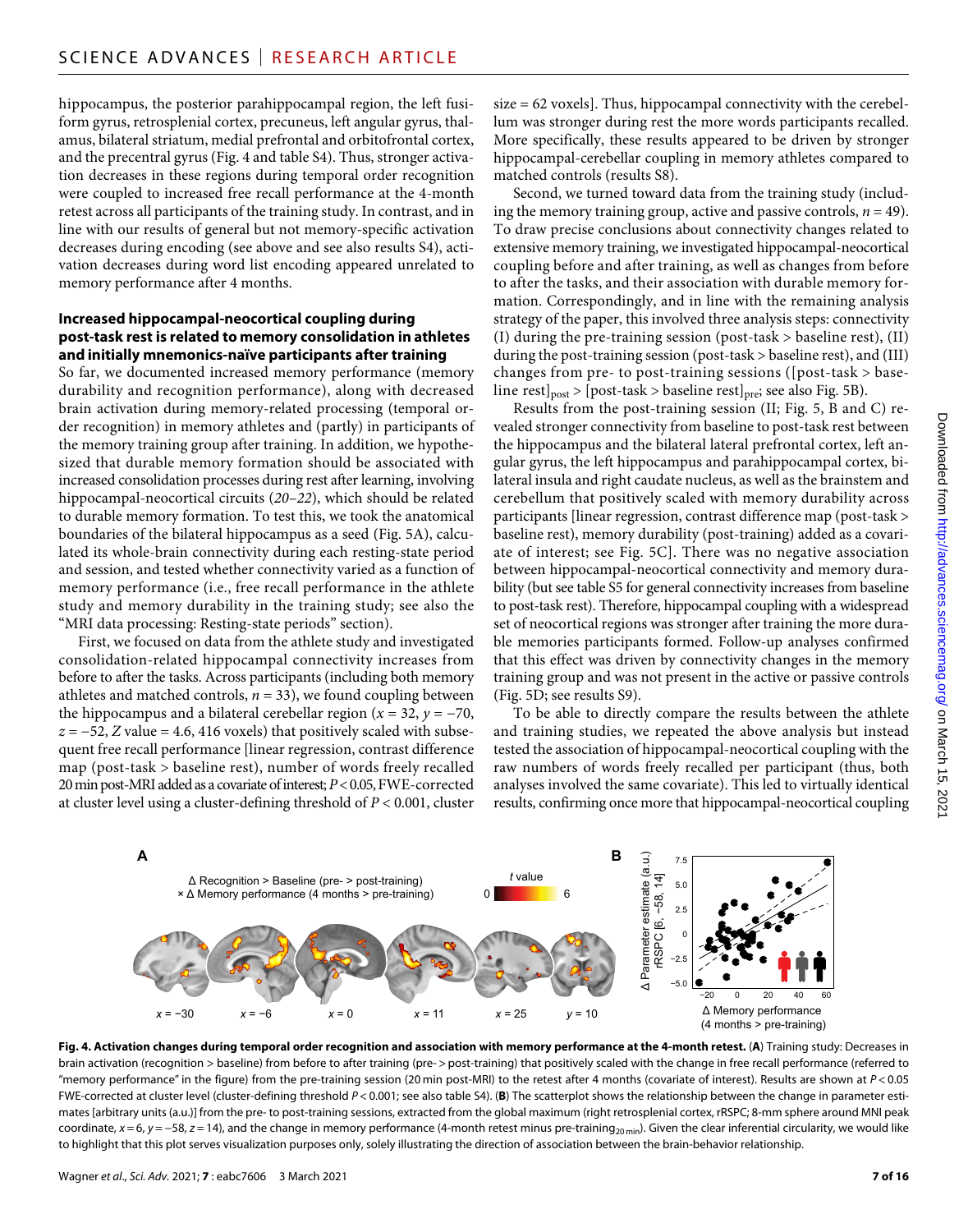

**Fig. 5. Hippocampal connectivity at rest and association with memory durability.** (**A**) Bilateral anatomical hippocampus seed used for whole-brain connectivity analysis. A, anterior, P, posterior. (**B**) Training study: Schematic of the analysis steps performed. We tested hippocampal connectivity increases (post-task > baseline rest) during the pre- (I) and post-training sessions (II) and investigated the increase in consolidation-related coupling from pre- to post-training sessions (III; [post-task > baseline rest]post > [post-task > baseline rest]pre). Analysis of data from the athlete study involved a single MRI session (post-task > baseline), which is not depicted here. (**C**) Training study: Hippocampal-neocortical connectivity increases from baseline to post-task rest during the post-training session positively scaled with the proportion of durable memories formed (i.e., memory durability) across all participants (see also table S5). (**D**) Follow-up analyses revealed that these effects were specifically driven by connectivity changes in the memory training group but were not present in passive or active controls (see results S9 and table S6). Given the clear inferential circularity, we would like to highlight that the scatterplot (**E**) serves visualization purposes only, solely illustrating the direction of association between the brain-behavior relationship. All results are shown at *P* < 0.05 FWE-corrected at cluster level (cluster-defining threshold *P* < 0.001).

(post-training) was positively associated with free recall performance at the delayed but not at the immediate test across participants of the memory training group (results S10).

We did not find any significant, hippocampal-neocortical connectivity increases related to memory durability during the pretraining session (I; Fig. 5B) or from pre- to post-training sessions (III; Fig. 5B; but general connectivity increases across sessions in the right lingual gyrus, two global maxima:  $x = 14$ ,  $y = -46$ ,  $z = 0$ , *Z* value = 4.49, 102 voxels; and *x* = 4, *y* = −80, *z* = −7, *Z* value = 4.02, 49 voxels; *P* < 0.05, FWE-corrected at cluster level using a clusterdefining threshold of *P* < 0.001, critical cluster size = 37 voxels), and none of the results were associated to the change in memory performance from pre-training to after 4 months.

To summarize, stronger hippocampal-cerebellar connectivity during rest after memory processing was associated with increased memory performance across participants of the athlete study. In the training study, hippocampal connectivity with the lateral prefrontal cortex, MTL, and striatum was increased the more durable memories participants formed (post-training). Additional analyses confirmed that these effects were specifically driven by connectivity changes in memory athletes and the memory training group after training but were not present in any of the control groups.

#### **Stronger activation decreases during temporal order recognition are associated with increased hippocampal-neocortical coupling during post-task rest**

As a last step, we explored whether the training-induced activation decreases during temporal order recognition (which appeared stronger, the better participants performed during the 4-month retest; Fig. 4)

the post-task rest (which appeared stronger, the more durable memories participants formed; Fig. 5). This analysis involved three steps: First, we created a whole-brain binary mask centered on the significant activation effects obtained during temporal order recognition (Fig. 6A; based on a sample of  $n = 45$ ) and extracted the raw change in activation per participant (i.e., using the contrast pre- minus posttraining, recognition > baseline). Second, we created a whole-brain binary mask centered on the significant connectivity effects obtained during post-task resting-state period after training (Fig. 6A; based on a sample of  $n = 49$ ) and extracted the raw change in hippocampal connectivity per participant (i.e., using the contrast post- minus pre-task, post-training). Third, we selected the subsample of participants from which both activation and resting-state data were available  $(n = 44)$  and performed a correlation analysis.

were related to hippocampal-neocortical connectivity increases during

Notably, we found a significantly positive association between activation decreases and connectivity increases across participants  $(r_{Pearson} = 0.32, P = 0.037; Fig. 6B)$ . In other words, larger decreases in activation during the temporal order recognition task from preto post-training (and, thus, more positive activation values pre-training) were coupled with larger increases in hippocampal-neocortical coupling during the post-task rest after training. This highlights a direct association between task-based activation decreases and consolidationrelated processes across participants of the training study.

# **DISCUSSION**

In this study, we investigated memory training using the method of loci and its impact on memory durability and neural coding. To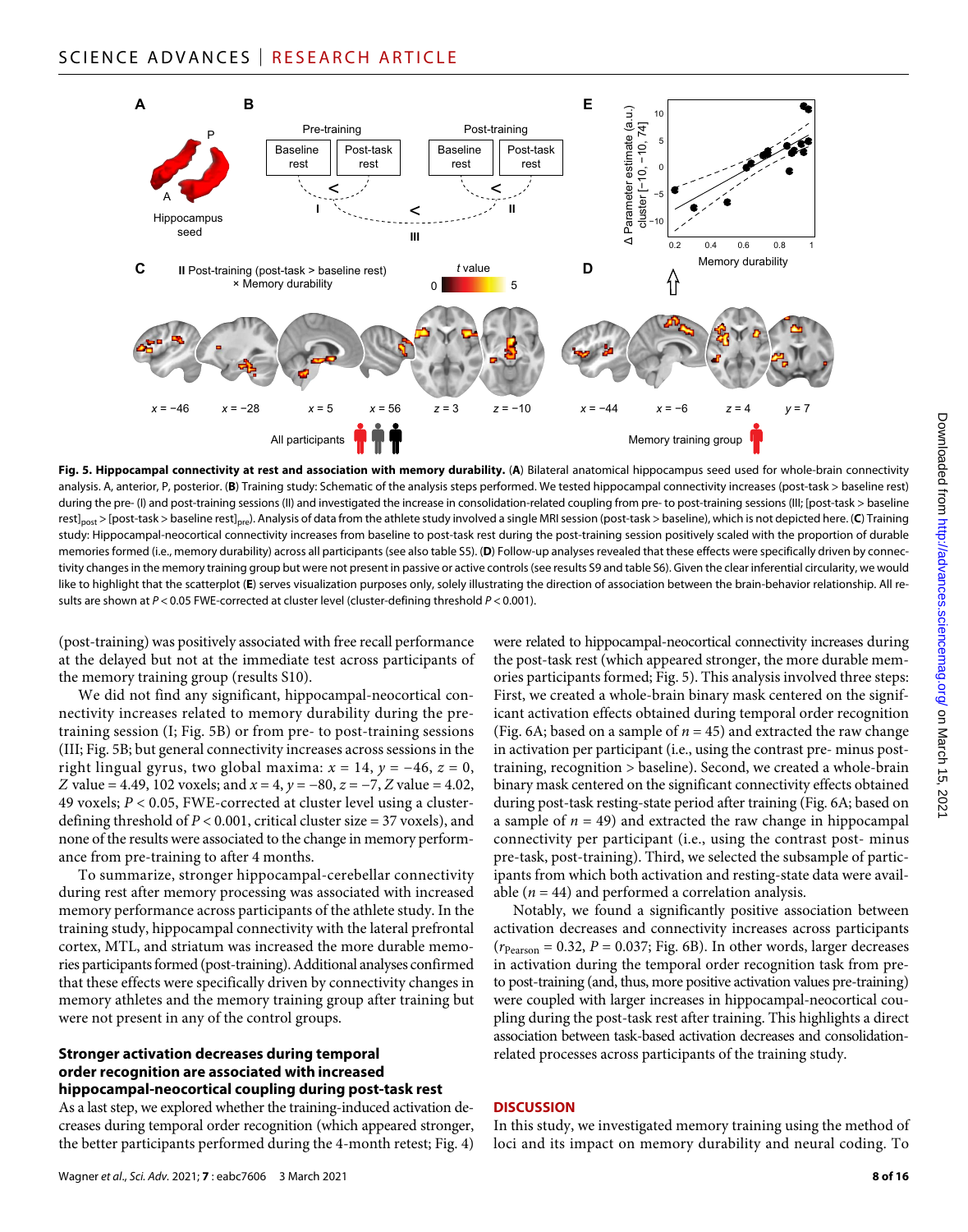

Fig. 6. Relation between task-based activation decreases and hippocampal connectivity at rest. (A) (Left) We created a whole-brain binary mask centered on the significant activation effects obtained during temporal order recognition (Fig. 4; based on a sample of *n* = 45) and extracted the raw change in activation per participant (i.e., using the contrast pre- minus post-training, recognition > baseline). (Right) We created a whole-brain binary mask centered on the significant connectivity effects obtained during post-task resting state after training (Fig. 5; based on a sample of *n* = 49) and extracted the raw change in hippocampal connectivity per participant (i.e., using the contrast post- minus pre-task resting state, during the post-training session). The bilateral hippocampal seed is schematically indicated (A, anterior; P, posterior). (**B**) Correlational analysis across all participants of the training study. Larger activation decreases (i.e., more positive values pre-training) were coupled to larger increases in hippocampal connectivity after training.

obtain a detailed characterization of long-term training effects and existing expertise with mnemonic techniques, we performed two separate experiments that involved memory athletes as well as mnemonics-naïve participants who underwent an extensive memory training over 4 weeks. We present several key findings that substantially expand our previous work (*3*) in the following ways: We show that the method of loci serves to boost durable, longer-lasting memories, leading to exceptional memory performance in athletes and initially mnemonics-naïve participants after training. Applying this mnemonic technique is related to decreased task-based activation, potentially due to strategy use and in line with theoretical accounts of neural efficiency. These task-based activation decreases are stronger, the better participants perform after 4 months, suggesting stable long-term effects of mnemonic training. After learning, memory training triggers hippocampal-neocortical connectivity, which is stronger the more durable memories participants formed. Lastly, we found that stronger activation decreases during temporal order recognition were directly linked to increased consolidationrelated processes during rest.

Central to our question was the potential effect of mnemonic training on durable memory formation. We found that initiallymnemonics-naïve participants improved memory durability after training, compared to both active and passive control groups (Fig. 1D). These results were mirrored by the exceptional, close-to-ceiling performance in memory athletes compared to matched controls (Fig. 1E). Effectively using the method of loci requires mental navigation along well-known spatial routes and the anchoring of to-beremembered information to salient locations on the path (*1*). The method thus combines several key aspects that are thought to affect memory. First, the method of loci relies on visuospatial processing that engages the hippocampus, parahippocampal, and retrosplenial cortices (*4*–*7*). These brain regions are typically associated with spatial processing and (mental) navigation (*8*–*14*), as well as (episodic) memory (*15*–*17*). A link between space and memory therefore appears natural, and spatial representations have been discussed to organize conceptual knowledge and to allow flexible behavior (*12*, *25*). Second, the reliance on well-known spatial routes bears resemblance to the utilization of schema-like knowledge structures that are established during prior experiences. Schemas are assumed to provide

Wagner *et al*., *Sci. Adv.* 2021; **7** : eabc7606 3 March 2021

a scaffolding that promotes memory encoding and consolidation (*26*). Instinctively, the stable formation of spatial routes for mental navigation takes time and should thus benefit from extensive method of loci training. While previous studies provided participants with an introduction into the mnemonic technique 1 day prior (*5*) or shortly before study (*7*), we recruited participants who underwent a training-regime that spanned several weeks [see also (*3*)]. Hence, our training allowed participants to build up stable spatial routes that could incorporate novel information more readily, drastically enhancing durable memories and sustainably increasing performance even after 4 months. Related to this, mnemonic techniques were discussed to speed up memory stabilization using schema-like structures, promoting the direct transfer from working memory into long-term storage [as proposed by the "long-term working memory" hypothesis, (*27*)]. Third, mentally placing arbitrary to-be-remembered information at salient locations along the imagined path likely produces relatively bizarre associations, thereby triggering neural mechanisms related to novelty (*26*). This, in turn, cranks up dopaminergic and noradrenergic release from the brainstem and ventral striatum toward the hippocampus (*28*), which is thought to promote memory persistence by triggering synaptic (*29*) and systems consolidation (*20*). Overall, we suggest that the method of loci favorably combines the abovementioned aspects (visuospatial processing, prior knowledge, and novelty) to boost durable memories, leading to exceptional memory performance in athletes and initially mnemonics-naïve participants after training.

We found consistent activation decreases in lateral prefrontal regions when memory athletes and participants of the memory training group (post-training) studied verbal material (Fig. 2, B to D). The lateral prefrontal cortex is involved in memory encoding while applying the method of loci (*6*) and supports durable memory formation (*16*, *18*) as well as the selection and flexible organization of memories via top-down control (*19*). Our effects, however, appeared not specifically related to durable memory formation. Instead, results might indicate a diminished requirement for cognitive control due to extensive method of loci training and might be grounded upon the use of different cognitive strategies between the groups. An important difference to previous studies [for example, see (*4*)] is that we focused on changes in brain activation from before to after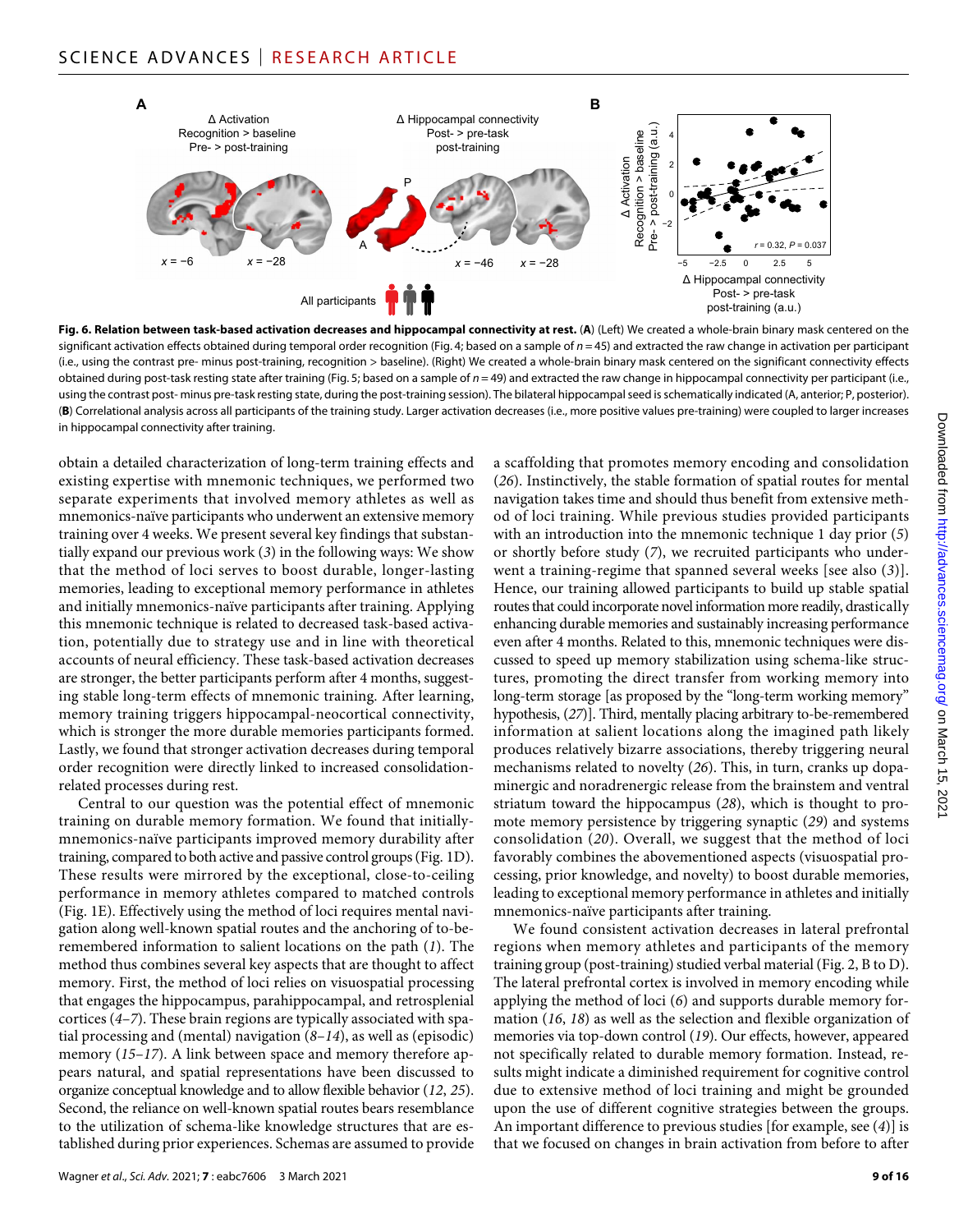training. Previous work (*4*) assessed brain activation within a single session, therefore not capturing training-induced changes. Differences in results might thus stem from divergent approaches when contrasting brain activation, and we speculate that Maguire *et al.* (*4*) might have obtained similar effects if they would have compared their results to a pre-training baseline. In addition, we contrasted encoding-related activation to the implicit baseline (due to the close-to-ceiling performance of memory athletes and the memory training group after training). Although participants were instructed not to rehearse material between trials and blocks of the word list encoding task (and although we have no reason to doubt their compliance), we cannot preclude the possibility that participants rehearsed (some of) the material during this downtime, as we did not use any postexperimental questionnaires. This could, at least in part, explain the effects observed (i.e., decreased activation during the trial compared to rest). However, what speaks against this potential explanation is the fact that we found similar results also during temporal order recognition, during which trials were contrasted against an active baseline that involved a cognitive task (syllable counting). More specifically, we found decreased activation within the posterior parahippocampal and retrosplenial cortices during temporal order recognition in memory athletes and participants of the memory training group after training (Fig. 3, D and E). Although these results are in line with previous reports with regard to their spatial layout (*4*–*7*), we revealed diametrically opposite effects. In other words, we report robust activation decreases despite the fact that successful memory encoding (*16*, *18*) and retrieval (*15*, *17*) typically engage increased activation in a set of prefrontal, medial temporal, and visuospatial brain regions. Importantly, the training-related decreases were directly associated with better memory performance at the 4-month retest across participants (Fig. 4), and stronger activation decrease was coupled to increases in hippocampalneocortical connectivity during rest after learning (Fig. 6).

Our results are in line with the so-called "neural efficiency hypothesis" (*30*), which proposes that highly skilled or intelligent individuals display lower (thus, more efficient) brain activation during cognitive tasks for reaching the same behavioral performance (*31*, *32*). For instance, participants with higher verbal or visuospatial skills were found to show lower levels of brain activation when using the respective strategies during cognitive tasks (*31*). Such efficient neural coding might require extensive training (*30*, *33*). Our 6-week training regime might thus resemble the buildup of expertise and could explain the differential findings compared to previous studies. The concept of neural efficiency has, however, been criticized in that (lateral prefrontal) activation effects could stem from differential strategy use between groups (*34*). Indeed, the memory training group (post-training) was asked to use the method of loci during memory encoding and temporal order recognition; their strategy thus differed from participants in both control groups. Heinzel *et al.* (*33*) demonstrated activation decreases after working memory training and their relationship with performance increases in related tasks. We speculate that the working memory group might have shown similar activation decreases when being tested with a working memory task during fMRI. However, we would not expect such an interpretation to also account for the formation of durable memories, as the working memory group showed no significant behavioral memory improvement from before to after training (Fig. 1D). Therefore, our crucial point here is that memory training served to improve durable memory formation through

Wagner *et al*., *Sci. Adv.* 2021; **7** : eabc7606 3 March 2021

acquiring a previously unknown strategy, which altered task-based activation levels but also post-task connectivity linked to consolidationrelated processes. Another criticism suggests that trained participants might spend less time on the task when performance is high (*34*). Here, we found that the memory training group (post-training) showed slower response times during temporal order recognition. We speculate that this was potentially related to increased memory search when mentally retracing previously studied information along the imagined path, an effect that was especially pronounced during incorrect trials where participants were presumably unable to recall some of the locus-word associations, spending more time trying to retrieve them. Response time differences between the groups thus appear unlikely to have influenced activation decreases since the memory training group actually spent more time-on-task. In addition, our results were directly related to memory performance at the 4-month retest, as well as to hippocampal connectivity increases during post-task rest, speaking for the relevant association of task-based activation decreases, behavioral improvements, and effects potentially related to memory consolidation. At this point, it is important to mention that we refrain from any direct conclusions regarding the specific neural or molecular mechanisms supporting efficiency, leveraging this account rather on the descriptive level and as a guiding theoretical framework.

Durable memory formation relies on consolidation during rest that is thought to stabilize memory content. This entails communication between hippocampal-neocortical networks (*20*–*22*), potentially reflecting replay of neuronal ensembles that were engaged during the preceding experience (*24*). Across participants of the training study, we found increased hippocampal connectivity during rest after training with the lateral prefrontal cortex, left angular gyrus, parahippocampal regions, and the caudate nucleus that was higher the more durable memories were formed (Fig. 5C). Follow-up analyses revealed that these effects were specific to the memory training group after training but were not present in any of the control groups (Fig. 5D). Connectivity effects during post-task rest were generally less widespread in the athlete compared to the training sample and were centered on increased hippocampal-cerebellar connectivity at higher memory performance. The cerebellum was associated with hippocampal-dependent navigation (*35*) and might thus contribute to the consolidation of previously studied material. Because of their long-standing experience with the mnemonic technique, memory athletes (compared to participants of the training study) might have formed even stronger memories already during the tasks, thereby alleviating the need for additional consolidation during rest. Together, our findings of hippocampal interactions after learning show an association with (durable) free recall performance, potentially linked to processes underlying memory consolidation.

We found that method of loci training positively affected free recall performance even after 4 months. One open limitation is that we used the same word list during the retest as also during the initial pre-training session (due to the fact that we decided to add the retest after the lists had already been constructed). However, participants of the training study were assigned to the different groups only after the first session was completed (i.e., after the delayed test, pre-training). Any material from the first session that might have been remembered also at the 4-month retest was thus independent of training. We acknowledge that recall during the pre-training session might have served to strengthen the memories for those successfully recalled words by means of the testing effect (*36*, *37*), but this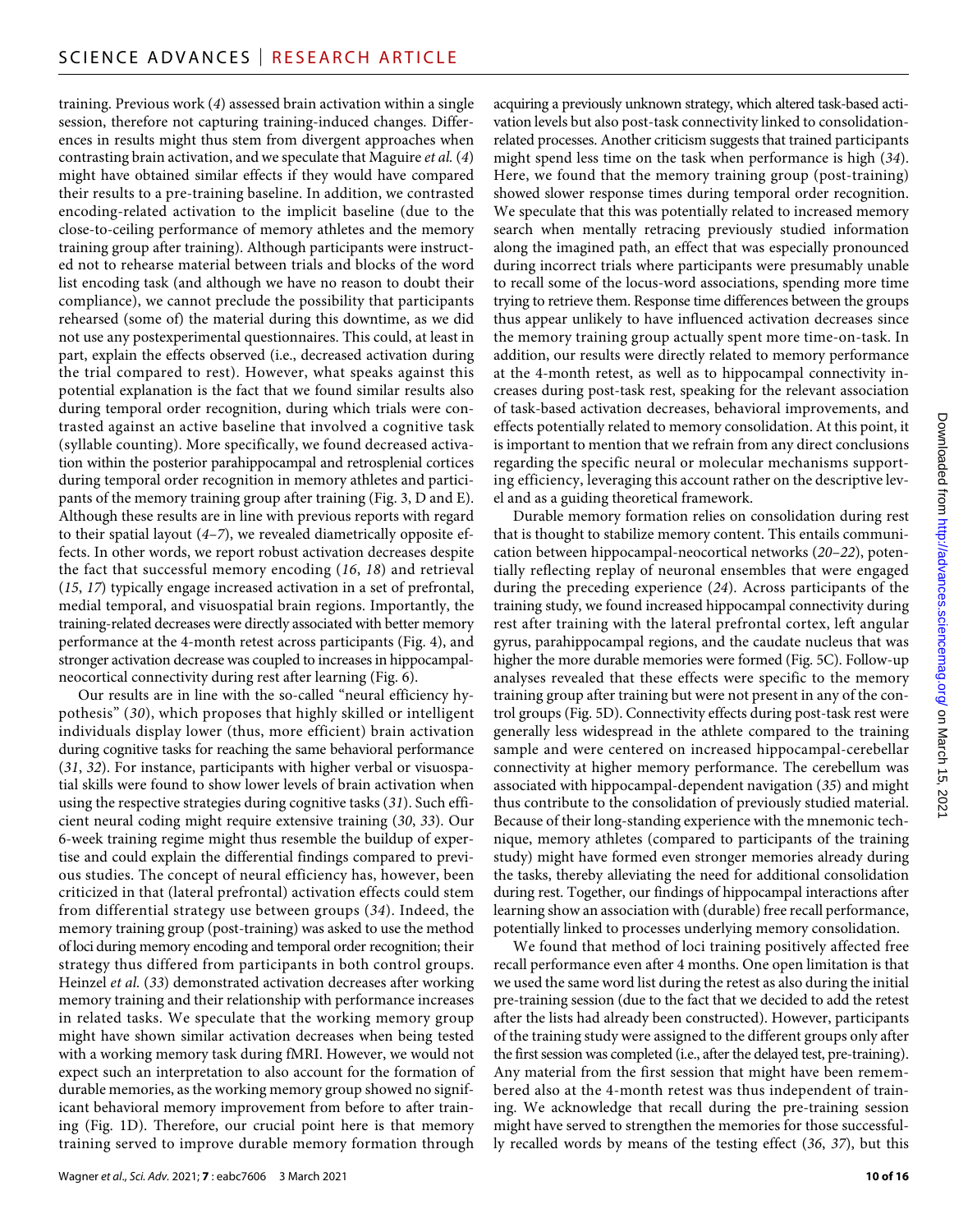should have affected all groups of the training study to a similar extent.

Different from method of loci training, working memory training did not improve performance on the memory tasks used. This is in line with previous work highlighting that working memory training does not readily generalize to other tasks in different domains (*38*, *39*), lacking so-called "far transfer" effects [i.e., effects that generalize to untrained tasks dissimilar from the training; (*40*, *41*)]. In addition, working memory training has been associated with shortrather than long-term effects (*38*, *42*), although results appear sometimes inconsistent [(*43*, *44*), which reported small but longlasting improvements in reasoning/intelligence but also small and only short-term effects for long-term memory]. Overall, previous work demonstrated weak effects of working memory training on other cognitive abilities, and evidence for stable long-term effects on, for example, memory performance is so far missing.

Together, we found that memory training enhanced durable memories. In both memory athletes and initially mnemonics-naïve participants after memory training, we found decreased brain activation in lateral prefrontal, as well as in posterior parahippocampal and retrosplenial cortices during encoding and recognition, respectively. These activation decreases were partly associated with better memory performance at a 4-month follow-up, indicating that participants were able to successfully use the method even after several months. Effects were paralleled by increased hippocampal-neocortical connectivity during rest that was higher the more durable memories participants formed. Lastly, task-based decreases during recognition were larger the stronger hippocampal connectivity was during rest after learning. We suggest that the method of loci favorably combines key aspects affecting memory, such as visuospatial processing, prior knowledge, and novelty. This serves to boost durable memories, leading to exceptional memory performance in athletes and initially mnemonics-naïve participants after training. On a neural level, applying this mnemonic technique appears linked to decreased task-based activation and to increased consolidationrelated processes thereafter. In line with conceptual accounts of neural efficiency, this highlights a complex interplay between brain activation and connectivity critical for extraordinary memory.

# **MATERIALS AND METHODS**

#### **Participants of athlete and training studies**

We tested 23 memory athletes (age,  $28 \pm 8.6$  years; nine females) that were ranked among the top 50 of the world's memory sports [\(www.world-memory-statistics.com](http://www.world-memory-statistics.com)). These participants were compared to an equally sized control sample that was matched for age, sex, handedness, smoking status, and intelligence quotient (IQ), recruited among gifted students of academic foundations and members of the high-IQ society Mensa (see also Table 1). Six participants of the matched control group were selected from the training study based on their cognitive abilities within the screening session (see below), evenly sampled from the three groups. These participants completed a standardized memory test (*45*) to avoid including "natural" superior memorizers (none of the participants reached this criterion), as well as a test for fluid reasoning (*46*). Experience with any kind of systematic memory training was an exclusion criterion. Together, all participants were part of the so-called athlete study. Of the 23 memory athletes, 17 completed a word list encoding and temporal order recognition task inside the MR scanner;

current analyses were thus restricted to a subsample of participants [memory athletes,  $n = 17$  (age,  $25 \pm 4$  years; eight females); matched controls,  $n = 16$  (age,  $25 \pm 4$  years; seven females); see also the "MRI data processing: Task data" and "MRI data processing: Resting-state periods" sections for a detailed description of exclusions].

Next, we recruited 51 male participants (age,  $24 \pm 3$  years; all students at the University of Munich) to test the behavioral and neural effects of mnemonic training in a mnemonics-naïve participant sample (i.e., the so-called training study). We included only male participants since memory appears affected by the menstrual cycle (*47*, *48*) and since the longitudinal design of our study would have not allowed us to systematically control for this factor. On the basis of cognitive performance determined during an initial screening session (*45*, *46*), participants were pseudo-randomly assigned to three groups to ensure similar cognitive baseline levels between the groups so that potential changes in memory performance were attributable to the specific training procedure (see also Table 1). As above, experience with any kind of systematic memory training was an exclusion criterion. All participants were offered to receive the non-assigned training condition for free after study completion if they wished to do so. A first group of participants underwent a 6-week training in the method of loci between the two test sessions (memory training group). These participants were directly compared to a sample who underwent an *n*-back working memory training between the sessions (active controls) and to a group who did not undergo any intervention (passive controls). Current analyses included 50 participants [memory training group,  $n = 17$  (age:  $24 \pm 3$ ) years); active controls,  $n = 16$  (age:  $24 \pm 3$  years); passive controls,  $n = 17$  (age:  $24 \pm 4$  years); see also the "MRI data processing: Task data" and "MRI data processing: Resting-state periods" sections for a detailed description of exclusions]. All participants provided written informed consent before participation, and the study was reviewed and approved by the ethics committee of the Medical Faculty of the University of Munich (Munich, Germany).

#### **Study procedures and tasks**

Participants of the memory athlete study completed a single MRI session (Fig. 1A). Participants of the training study took part in two MRI sessions that were placed 6 weeks apart, as well as in a behavioral session after 4 months (Fig. 1B). After the first MRI session (i.e., pre-training session), participants were pseudo-randomly grouped into one of three training groups and completed a training in the method of loci (memory training group), a working memory training (active controls), or no intervention (passive controls). Six weeks following the pre-training session, participants were invited to the second MRI session (i.e., post-training session) and were asked to complete a behavioral retest 4 months thereafter.

#### *Method of loci training*

Participants of the memory training group were familiarized with the method of loci at the Max Planck Institute of Psychiatry, where they were introduced to the method, were taught their first route within and outside the institute, applied their first route in an initial memory task under supervision, were familiarized with the online platform that was used to complete and monitor the home-based training ([https://memocamp.com\)](https://memocamp.com), were instructed on how to build new routes, and were provided with a training plan for the upcoming week. To ensure equal training of all routes and to reduce interference of word lists memorized on preceding days, training plans gave specific instructions on which set of locations to use. After this,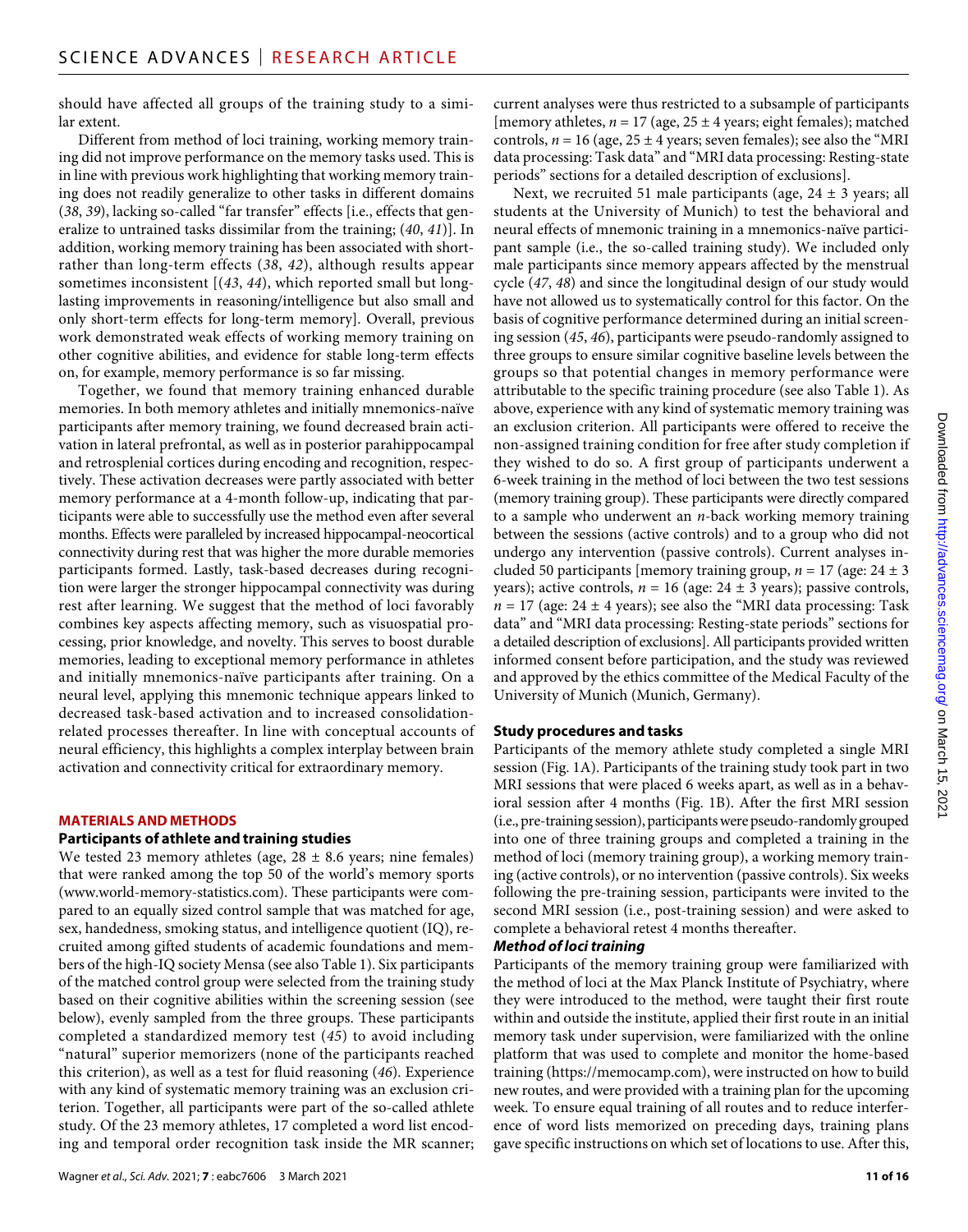participants completed 30 min of training each day for 40 days at home.

During the training, participants built and memorized another three loci routes (thus, a total of four trained routes), with which they trained to memorize random word lists. The task difficulty (i.e., the number of words that needed to be memorized) dynamically changed according to their individual performance. At the start of each daily training, five words were presented during a first run. The number of presented words increased in subsequent runs by +5 as soon as participants successfully recalled all words in a given run. Speed of training success was defined as the average number of runs needed per level increase until 40 words were successfully recalled (thus, eight runs). This final level was reached by most participants of the memory training group (16 of 17) but can hardly be achieved by mnemonics-naïve participants. Log files of the training sessions were checked daily to monitor compliance. In case a participant missed a training session or trained not long enough, he was contacted on the following morning and instructed to expand the next training session to make up for the missed training time. Participants came into the laboratory for an interview (within small groups of two to three participants) regarding potential training problems once every week where they were trained under direct supervision and received the training plan for the following week.

# *Working memory training*

Participants of the active control group were familiarized with the dual *n*-back task where participants had to monitor and update a series of both visually presented locations and auditorily presented letters (*3*). Participants completed 30 min of training each day for 40 days. The training was completed using a home-based working memory training program, and training results were monitored daily to check compliance. In case a participant missed a training session or trained not long enough, he was contacted on the following morning and instructed to expand the next training session to make up for the missed training time. Participants came into the laboratory once a week for an interview (within small groups of two to three participants) regarding potential training problems and for a training under direct supervision. Participants were instructed to perform as well as possible, but to refrain from any systematic longterm memory training.

# *Passive controls*

The passive controls did not receive any training between the two sessions and received no specific instructions beyond refraining from systematic memory training while being enrolled in the study.

# *General structure of MRI sessions*

Each MRI session (athlete and training study) started out with the acquisition of a structural brain image, a baseline resting-state period, followed by the word list encoding and temporal order recognition tasks, as well as a post-task resting-state period (Fig. 1C). Participants then performed a free recall test in the behavioral laboratory 20 min after exiting the MR scanner (i.e., immediate free recall), and another free recall test 24 hours later via phone interview (i.e., delayed free recall). Participants of the memory athlete study only performed the immediate but no delayed free recall test.

# *Resting-state periods*

A first 8-min resting-state period was acquired at the start of each MRI session (i.e., baseline rest; Fig. 1C). To assess intrinsic connectivity changes related to memory consolidation, another resting-state period (8 min) was placed after the temporal order recognition task (i.e., post-task rest). Thus, participants of the memory athletes and

training studies completed two and four resting-state periods, respectively. All participants were instructed to think of nothing in particular and to not rehearse the studied word lists after the tasks.

# *Word list encoding task*

We introduced this task (as well as the temporal order recognition task below) since we reasoned that the particular strength of the method of loci lies in the learning (and in the recall) of ordered sequences (due to the mental navigation through the imagined memory palace). A list of 72 concrete nouns was presented within each session. Thus, material was presented in two separate lists that were counterbalanced for word length and frequency and were presented in random order, and the order of lists was balanced across participants.

After an initial instruction (5 s), words were presented individually (3 s), separated by a jittered interval ranging between 2 and 5 s (mean = 3.5 s) during which a fixation cross was presented (Fig. 2A). Another fixation period (30 s) was inserted after every sixth word. Memory athletes and the memory training group (post-training) were asked to use the method of loci during word list encoding. In other words, participants were asked to mentally move through their memory palace, placing the different words at specific loci. Participants of the control groups received no specific instructions. In addition, all participants were instructed to not rehearse the studied material during the fixation periods (30 s) but rather to think of nothing in particular.

# *Temporal order recognition task*

We developed this task to form an MR-compatible measure of recall performance. Participants viewed 24 triplets of words based on material from the previously encoded word list. This included all words from the previously encoding word lists. Triplets were formed from adjacent word presentations during the previous word list encoding task and were then shuffled. Hence, each word triplet consisted of three words that were previously presented in direct (0-distance) and close (1-distance) proximity.

A brief cue indicated the start of the next trial (2 s) after which a triplet was presented (10 s) and participants had to indicate whether the word order was the same as presented before (3 s; answer options "same, sure," "same, maybe," "different, maybe," and "different, sure"; Fig. 3A). Triplet presentations were separated by an active control condition during which participants were asked whether triplets that consisted of new words were shown in ascending or descending order according to their number of syllables. Recognition trials alternated with control trials in ABAB fashion. The timing of the control trials was identical to the recognition trials (brief cue indicating the start of the next trial, 2 s, after which a word triplet was presented, 10 s, and participants had to provide an answer, 3 s). Memory athletes and the memory training group (post-training) were asked to use the method of loci during temporal order recognition. In other words, participants were asked to mentally move through their memory palace, retrieving individual words to subsequently judge whether they were presented in correct order. Participants of the control groups received no specific instructions.

# *Free recall tests*

The free recall test was our main outcome measure of interest, as it is most comparable with tasks used at memory championships. Following MR scanning (approximately 20 min later), participants were asked to freely recall (i.e., to write down) the 72 words studied during the preceding word list encoding task (i.e., immediate free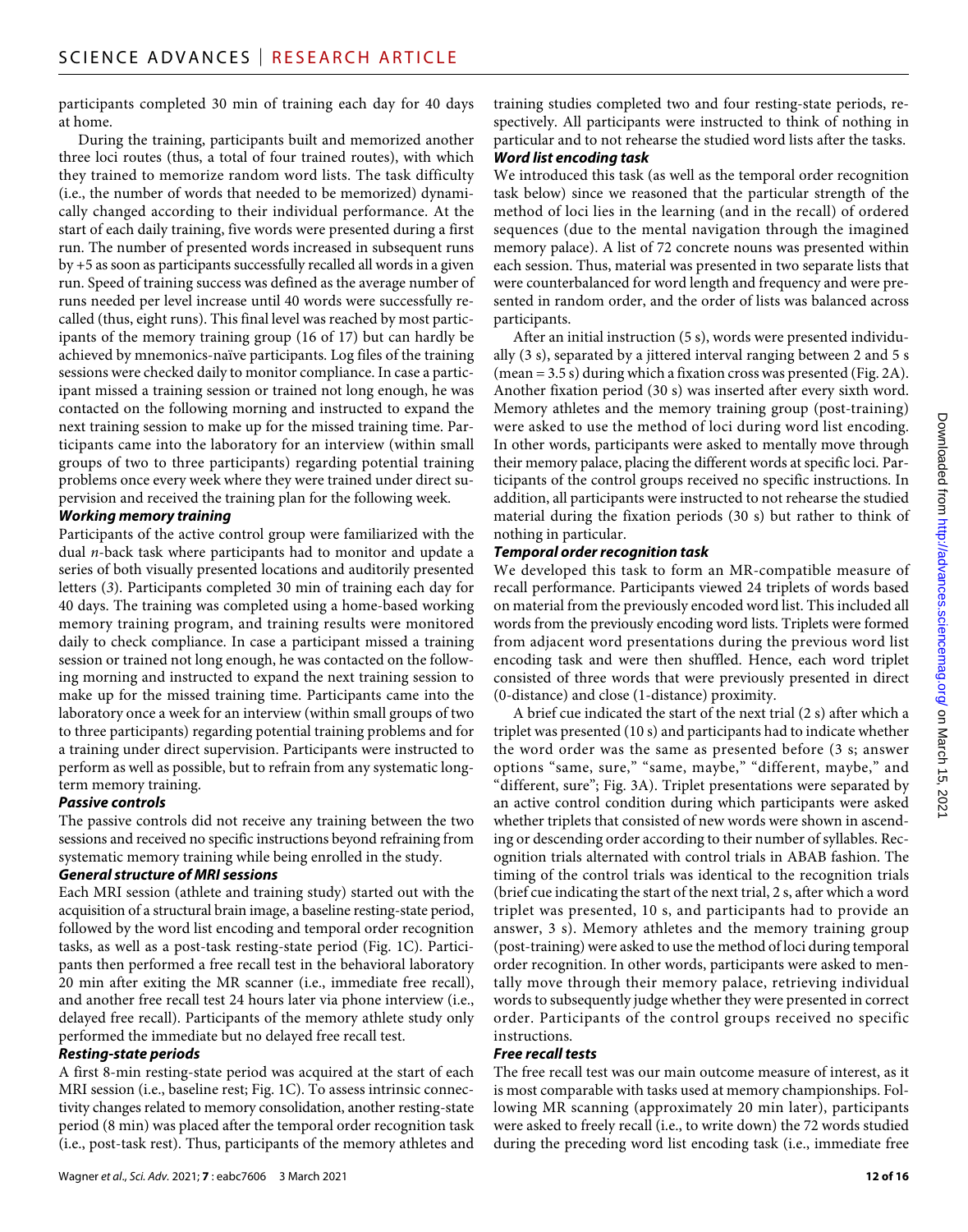recall test). After 5 min, participants were asked whether they would need more time, and the free recall test was terminated after an additional 5 min. Another free recall test  $(5 + 5$  min) was performed via telephone 24 hours later (i.e., delayed free recall test). Performance was determined by the number of words correctly recalled, ignoring word order or spelling mistakes. The delayed free recall test was announced to all participants, as we intended to keep preand post-training sessions identical. Participants of the athlete study completed only the immediate but not the delayed free recall.

# *Retest after 4 months*

During the retest 4 months after the post-training session, participants of the memory training study completed the word list encoding task once more, followed by a delay filled with a reasoning task (15 min), and a free recall task (since free recall was our main outcome of interest). All tasks were completed in the behavioral laboratory, and the task material was the same as during the initial pre-training session. We did not use a novel word list as we decided to add the 4-month retest session after the lists had already been constructed. However, participants of the training study were assigned to the different groups only after the first session was completed (i.e., after the delayed test, pre-training). We reasoned that any material from the first session that might have been remembered also at the 4-month retest should thus be independent of training. Participants of the memory training group (post-training) were asked to use the method of loci during word list encoding. Five participants (two memory training group, two active controls, and one passive control) were not available for the retest after 4 months.

# *Behavioral measures: Memory durability*

Memory durability was determined for participants of the memory training study by assessing performance at the immediate (20 min) and delayed (24 hours) free recall test, for both the pre- and post-training session separately. This resulted in three types of responses [see also (*18*)]: words that were (i) already forgotten during the immediate free recall test ("forgotten"), (ii) recalled during the immediate but forgotten during the delayed free recall test ("weak"), or (iii) recalled at both free recall tests ("durable"). Words that were not recalled at the immediate test but recalled at the delayed test were grouped together with words that were forgotten [number of words, means ± SEM; (pre-/post-training) memory training group,  $1.29 \pm 0.65/0.59 \pm 0.21$ ; active controls,  $0.94 \pm 0.48/1.29 \pm 0.57$ ; passive controls,  $1.35 \pm 0.49/0.35 \pm 0.19$ .

We aimed at identifying activation and connectivity profiles that were associated with durable memory formation and, thus, calculated a behavioral "memory durability score" for each participant. We divided the number of durable by the total number of recalled words (durable ∩ weak; i.e., the proportion of durable memories), thereby normalizing individual memory durability scores for general memory performance. We did this separately for the pre- and post-training session and included these values as a covariate in group-level analyses (see below). We did not determine memory durability for the athlete study, as these participants only completed the immediate but not the delayed free recall test.

# *Behavioral measures: Recognition performance (d-prime)*

Recognition performance was quantified using *d*-prime scores. To accommodate hit rates of 1 and false alarm rates of 0 in memory athletes and the memory training group (post-training), we adjusted the individual hit and false alarm rates (*z* scored) of all participants by adding 0.5 to the raw counts of individual hit and false alarm rates (*49*). *D*-prime was calculated as the difference between these

adjusted hit and false alarm rates [*z*(hits) − *z*(false alarms)], collapsing across the different confidence levels ("sure," "maybe"), as memory athletes and participants of the memory training group (post-training) had very few "maybe" responses [number of "maybe" triplets, means  $\pm$  SEM; athlete study, memory athletes: 0.47  $\pm$  0.1, matched controls:  $4 \pm 0.43$ ; training study (pre-/post-training), memory training group:  $6.1 \pm 0.61/1.53 \pm 0.54$ , active controls:  $4.47 \pm 0.85/2.36 \pm 0.61$ , passive controls:  $3.35 \pm 0.74/2.65 \pm 0.85$ ]. There were very few missed responses that were collapsed together with incorrect triplets [number of missed triplets, means ± SEM; athlete study, memory athletes:  $0.18 \pm 0.1$ , matched controls:  $0.29 \pm 0.14$ ; training study (pre−/ post-training), memory training group:  $0.59 \pm 0.19/0.65 \pm 0.17$ , active controls:  $0.47 \pm 0.17/0.29 \pm 0.14$ , passive controls:  $0.35 \pm 0.12/$  $0.35 \pm 0.15$ .

# *Statistical analysis of behavioral measures*

Analysis of all behavioral data was carried out using R [\(www.r-project.](http://www.r-project.org) [org](http://www.r-project.org)). The general free recall performance of participants in both studies was reported previously (*3*). Here, we used a set of independentsamples *t* tests and ANOVA models to analyze previously unacknowledged data regarding memory durability and temporal order recognition performance (i.e., number of triplets correctly recognized, *d*-prime, and response times). Significant interaction effects were followed up with pairwise comparisons using the R package emmeans [\(https://cran.r-project.org/web/packages/emmeans/index.html](https://cran.r-project.org/web/packages/emmeans/index.html)) and were corrected for multiple comparisons (Tukey's post hoc test).  $\alpha$  was set to 0.05 throughout (two-tailed). Any exploratory analyses are explicitly described as such.

# **Imaging parameters**

All imaging data were collected at the Max Planck Institute of Psychiatry (Munich, Germany), using a 3T scanner (GE Discovery MR750, General Electric, USA) equipped with a 12-channel head coil. We acquired 192 T2\*-weighted blood oxygenation level–dependent (BOLD) images during each resting-state period, using the following echo-planar imaging (EPI) sequence: repetition time (TR), 2.5 s; echo time (TE), 30 ms; 34 axial slices; interleaved acquisition; field of view (FOV),  $240 \times 240$  mm;  $64 \times 64$  matrix; slice thickness, 3 mm; 1-mm slice gap. During each task (i.e., word list encoding and temporal order recognition), we obtained 292 T2\*-weighted BOLD images with the following EPI sequence: TR, 2.5 s; TE, 30 ms; flip angle, 90°; 42 ascending axial slices; FOV, 240  $\times$  240 mm; 64  $\times$  64 matrix; slice thickness, 2 mm. The structural image was acquired with the following parameters: TR, 7.1 s; TE, 2.2 ms; flip angle, 12°; inplane FOV, 240 mm;  $320 \times 320 \times 128$  matrix; slice thickness, 1.3 mm.

# **MRI data processing: Task data**

# *MRI data preprocessing and participant exclusions*

The fMRI data were processed using Statistical Parametric Mapping (SPM, version 8) [\(www.fil.ion.ucl.ac.uk/spm/\)](http://www.fil.ion.ucl.ac.uk/spm/) in combination with Matlab (The Mathworks, Natick, MA, USA). The first four volumes were excluded to allow for T1 equilibration. The remaining volumes were realigned to the mean image of each session (athlete study) or across sessions (training study). The structural scan was co-registered to the mean functional scan and segmented into gray matter, white matter, and cerebrospinal fluid using the "New Segmentation" algorithm. All images (functional and structural) were spatially normalized to the Montreal Neurological Institute (MNI) EPI template using Diffeomorphic Anatomical Registration Through Exponentiated Lie Algebra [DARTEL; (*50*)], and functional images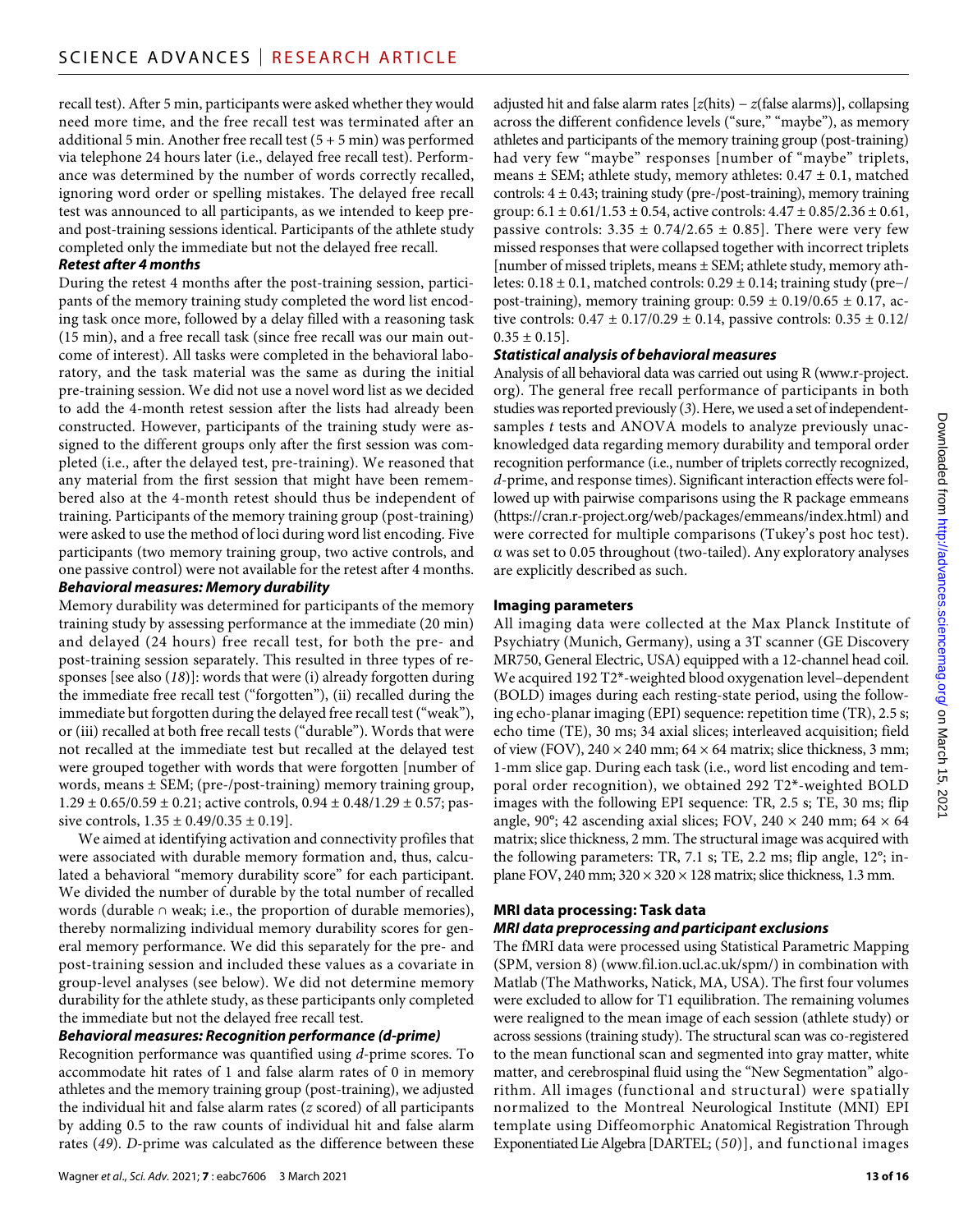were further smoothed with a three-dimensional Gaussian kernel [8-mm full width at half maximum (FWHM)].

Head motion [quantified as framewise displacement (FD); (*51*)] was similar across groups for word list encoding and temporal order recognition tasks during the pre- and post-training sessions (results S11). We excluded one participant because of technical problems with the MR images (training study, active controls) and one participant because of strong motion (FD =  $103.39$ ; athlete study, matched controls; motion affected only the word list encoding task but the participant was excluded from all analyses). This left 50 participants within the training study (memory training group,  $n = 17$ ; active controls,  $n = 16$ ; passive controls,  $n = 17$ ) and 33 participants within the athlete study (memory athletes,  $n = 17$ ; matched controls,  $n = 16$ ).

*fMRI data modeling andstatistical analysis: Word list encoding task* Memory athletes and participants of the memory training group (post-training) showed free recall performance close to ceiling level. Using a common subsequent memory analysis would have led to an uneven distribution of trials across participants (i.e., most memory athletes might remember all words and forget none, whereas this might be different for participants of the control groups, but see results S4 for additional analysis). Thus, we opted for an alternative approach and tested activation changes during word list encoding compared to an implicit baseline, with individual memory durability scores (see above) added as a covariate during statistical inference.

The BOLD response for all trials during the word list encoding task was modeled as a single task regressor, time-locked to the onset of each trial. Instructions were binned within a separate regressor of no interest (i.e., including two task-based regressors). All events were estimated as a boxcar function with a duration of 3 s (encoding) or 5 s (instructions) and were convolved with the SPM default canonical hemodynamic response function. To account for noise due to head movement, we included the six realignment parameters, their first derivatives, and the squared first derivatives into the design matrix. A high-pass filter with a cutoff at 128 s was applied. For participants of the memory training study, both sessions (i.e., pre- and post-training) were combined into one first-level model. The task regressors were then contrasted against the implicit baseline.

We then tested activation changes between the groups and over time on a second level, applying pairwise comparisons between the three groups. Specifically, we used three separate random-effects, mixed ANOVAs with group (i.e., memory training group versus active controls, memory training group versus passive controls, and active versus passive controls) as a between-subjects factor and session (pre- and post-training) as a within-subjects factor. We thus used several  $2 \times 2$  designs for the different group comparisons. Individual memory durability scores were added as a covariate (see above). Conditions were compared using post hoc *t* tests. Differential activation between memory athletes and matched controls was investigated with an independent-samples *t* test, and the number of words freely recalled was added as a covariate (and see results S2 for additional analyses excluding performance covariates).

# *fMRI data modeling and statistical analysis: Temporal order recognition task*

Following the rationale above, we tested activation changes during temporal order recognition compared to an active control condition (i.e., syllable counting) rather than contrasting correct and incorrect trials. Recognition trials were modeled as a single task regressor, time-locked to the onset of each trial (i.e., the presentation of the triplet) and with the duration set until a button press occurred (thus, the duration was equal to the response time). Instructions were binned within a separate regressor of no interest (duration, 2 s). As above, the first-level model thus included two task-based regressors. The remaining modeling steps and the statistical inference were performed identical to the word list encoding task (see above). Individual recognition performance (i.e., *d*-prime scores) was added as a covariate during group-level analyses for both studies (and see results S2 for additional analyses excluding performance covariates).

# **MRI data processing: Resting-state periods** *MRI data preprocessing and participant exclusions*

Data from resting-state periods were processed using the Functional Magnetic Resonance Imaging of the Brain (FMRIB) Software Library (FSL, version 5.0.1; [https://fsl.fmrib.ox.ac.uk/fsl/fslwiki/\)](https://fsl.fmrib.ox.ac.uk/fsl/fslwiki/). As a first step, the structural scan was processed (using fsl\_anat), reoriented to the MNI standard space (using fslreorient2std), bias-field–corrected [FMRIB's Automated Segmentation Tool (FAST)], and brain-extracted [Brain Extraction Tool (BET)]. The functional images were preprocessed using the FMRI Expert Analysis Tool (FEAT). We excluded the first four volumes to account for T1 equilibration, performed motion correction [Motion Correction using FMRIB's Linear Image Registration Tool (MCFLIRT)], spatial smoothing with a Gaussian kernel (5-mm FWHM), and aligned images to the bias-corrected, brain-extracted structural image [FMRIB's Linear Image Registration Tool (FLIRT)] using boundary-based registration. The structural image was aligned with the MNI 152 EPI template using nonlinear registration [FMRIB's Non-linear Image Registration Tool (FNIRT)]. After manual inspection of the registered images, we used independent component analysis (ICA) to automatically detect and remove subject-specific, motion-related artifacts [ICA-based strategy for Automatic Removal Of Motion Artifacts, ICA-AROMA, version 0.3-beta; <https://github.com/maartenmennes/ICA-AROMA>; (*52*)].

Head motion (FD; see above) was similar across groups for all resting-state periods (baseline, post-task rest) during the pre- and post-training sessions (results S11). We excluded two participants because of technical problems with the MR images (both training study and active controls) and one participant because of strong motion during the resting-state period (see above; athlete study, matched controls). This left 49 participants within the training study (memory training group,  $n = 17$ ; active controls,  $n = 15$ ; passive controls,  $n = 17$ ) and 33 participants within the athlete study (memory athletes,  $n = 17$ ; matched controls,  $n = 16$ ).

*Seed-based hippocampal connectivity and statistical analysis* To test for hippocampal whole-brain connectivity related to consolidation, we placed a bilateral seed within the anatomical boundaries of the hippocampus [taken from the Automated Anatomical Labeling atlas, AAL; (*53*)] and calculated connectivity by regressing the average hippocampal time course against all other voxel time courses in the brain, resulting in connectivity maps for each resting-state period (baseline and post-task rest for both pre-/post-training sessions). We then created difference maps (post-task minus baseline rest) that yielded connectivity increases within each session and submitted them to group-level analyses.

The athlete study comprised a single MRI session, and connectivity increases (i.e., difference maps, post-task minus baseline) were analyzed using a linear regression with free recall performance (i.e., the number of words freely recalled 20 min post-MRI scanning)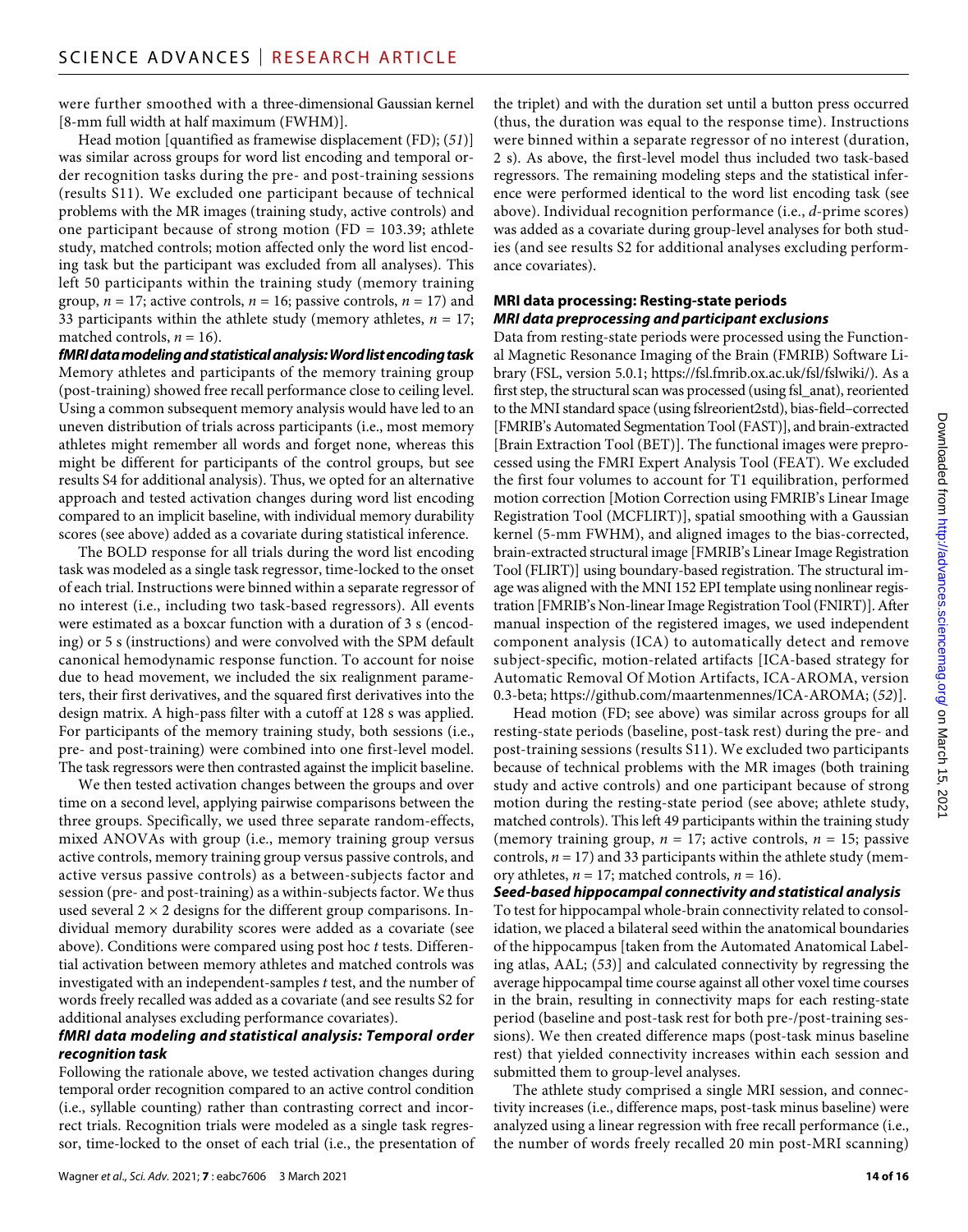added as a covariate of interest. To follow our analysis rationale when assessing the task-based data, resting-state data from the training study (i.e., two MRI sessions) were analyzed in three steps: We investigated hippocampal coupling (i) during the pre-training session (post-task minus baseline rest), (ii) during the post-training session (post-task minus baseline rest), and (iii) changes from pre- to post-training sessions ([post-task minus baseline rest] $_{\text{post}}$  minus [post-task minus baseline rest] $_{pre}$ ) using three separate linear regression models with memory durability added as a covariate of interest [i.e., (I and II) the session-specific proportion of durable memories formed or (III) the change in memory durability from pre- to post-training sessions].

# **Statistical thresholds forfMRI analyses and anatomical labeling**

Throughout the manuscript, and unless stated otherwise, significance for all MRI analyses was assessed using cluster inference with a cluster-defining threshold of *P* < 0.001 and a cluster probability of *P* < 0.05 FWE-corrected for multiple comparisons. The corrected cluster size (i.e., the spatial extent of a cluster that is required in order to be labeled as significant) was calculated using the SPM extension "CorrClusTh.m" and the Newton-Raphson search method (script provided by T. Nichols, University of Warwick, UK, and M. Wilke, University of Tübingen, Germany; [www2.warwick.ac.uk/](http://www2.warwick.ac.uk/fac/sci/statistics/staff/academic-research/nichols/scripts/spm/) [fac/sci/statistics/staff/academic-research/nichols/scripts/spm/](http://www2.warwick.ac.uk/fac/sci/statistics/staff/academic-research/nichols/scripts/spm/)). Anatomical nomenclature for all tables was obtained from the Laboratory for Neuro Imaging (LONI) Brain Atlas (LBPA40; [www.](http://www.loni.usc.edu/atlases/) [loni.usc.edu/atlases/\)](http://www.loni.usc.edu/atlases/).

# **SUPPLEMENTARY MATERIALS**

Supplementary material for this article is available at [http://advances.sciencemag.org/cgi/](http://advances.sciencemag.org/cgi/content/full/7/10/eabc7606/DC1) [content/full/7/10/eabc7606/DC1](http://advances.sciencemag.org/cgi/content/full/7/10/eabc7606/DC1)

[View/request a protocol for this paper from](https://en.bio-protocol.org/cjrap.aspx?eid=10.1126/sciadv.abc7606) *Bio-protocol*.

# **REFERENCES AND NOTES**

- 1. F. Yates, *The Art of Memory* (Routledge & Kegan, 1966).
- 2. J. Foer, *Moonwalking with Einstein* (Penguin Books, 2011).
- 3. M. Dresler, W. R. Shirer, B. N. Konrad, N. C. J. Müller, I. C. Wagner, G. Fernández, M. Czisch, M. D. Greicius, Mnemonic training reshapes brain networks to support superior memory. *Neuron* **93**, 1227–1235.e6 (2017).
- 4. E. A. Maguire, E. R. Valentine, J. M. Wilding, N. Kapur, Routes to remembering: The brains behind superior memory. *Nat. Neurosci.* **6**, 90–95 (2003).
- 5. M.-C. Fellner, G. Volberg, M. Wimber, M. Goldhacker, M. W. Greenlee, S. Hanslmayr, Spatial Mnemonic encoding: Theta power decreases and medial temporal lobe BOLD increases co-occur during the usage of the method of loci. *eNeuro* **3**, ENEURO.0184-16.2016 (2016).
- 6. L. Nyberg, J. Sandblom, S. Jones, A. S. Neely, K. M. Petersson, M. Ingvar, L. Backman, Neural correlates of training-related memory improvement in adulthood and aging. *Proc. Natl. Acad. Sci. U.S.A.* **100**, 13728–13733 (2003).
- 7. Y. Kondo, M. Suzuki, S. Mugikura, N. Abe, S. Takahashi, T. Iijima, T. Fujii, Changes in brain activation associated with use of a memory strategy: A functional MRI study. *Neuroimage* **24**, 1154–1163 (2005).
- 8. S. D. Vann, J. P. Aggleton, E. A. Maguire, What does the retrosplenial cortex do? *Nat. Rev. Neurosci.* **10**, 792–802 (2009).
- 9. T. Hartley, C. Lever, N. Burgess, J.O'Keefe, Space inthebrain: How thehippocampal formation supports spatial cognition. *Philos. Trans. R. Soc. Lond. B Biol. Sci.* **369**, 20120510 (2014).
- 10. J. Pearson, The human imagination: The cognitive neuroscience of visual mental imagery. *Nat. Rev. Neurosci.* **20**, 624–634 (2019).
- 11. D. Hassabis, E. A. Maguire, The construction system of the brain. *Philos. Trans. R. Soc. B Biol. Sci.* **364**, 1263–1271 (2009).
- 12. R. A. Epstein, E. Z. Patai, J. B. Julian, H. J. Spiers, The cognitive map in humans: Spatial navigation and beyond. *Nat. Neurosci.* **20**, 1504–1513 (2017).
- 13. R. A. Epstein, Parahippocampal and retrosplenial contributions to human spatial navigation. *Trends Cogn. Sci.* **12**, 388–396 (2008).
- 14. H. J. Spiers, E. A. Maguire, A navigational guidance system in the human brain. *Hippocampus* **17**, 618–626 (2007).
- 15. M. D. Rugg, K. L. Vilberg, Brain networks underlying episodic memory retrieval. *Curr. Opin. Neurobiol.* **23**, 255–260 (2013).
- 16. H. Kim, Neural activity that predicts subsequent memory and forgetting: A meta-analysis of 74 fMRI studies. *Neuroimage* **54**, 2446–2461 (2011).
- 17. H. Kim, Default network activation during episodic and semantic memory retrieval: A selective meta-analytic comparison. *Neuropsychologia* **80**, 35–46 (2016).
- 18. I. C. Wagner, M. van Buuren, L. Bovy, G. Fernández, Parallel engagement of regions associated with encoding and later retrieval forms durable memories. *J. Neurosci.* **36**, 7985–7995 (2016).
- 19. R. S. Blumenfeld, C. Ranganath, Prefrontal cortex and long-term memory encoding: An integrative review of findings from neuropsychology and neuroimaging. *Neuroscientist* **13**, 280–291 (2007).
- 20. P. W. Frankland, B. Bontempi, The organization of recent and remote memories. *Nat. Rev. Neurosci.* **6**, 119–130 (2005).
- 21. A. Tambini, N. Ketz, L. Davachi, Enhanced brain correlations during rest are related to memory for recent experiences. *Neuron* **65**, 280–290 (2010).
- 22. M. T. R. van Kesteren, G. Fernández, D. G. Norris, E. J. Hermans, Persistent schemadependent hippocampal-neocortical connectivity during memory encoding and postencoding rest in humans. *Proc. Natl. Acad. Sci. U.S.A.* **107**, 7550–7555 (2010).
- 23. S. Diekelmann, J. Born, The memory function ofsleep. *Nat. Rev. Neurosci.* **11**, 114–126 (2010).
- 24. M. F. Carr, S. P. Jadhav, L. M. Frank, Hippocampal replay in the awake state: A potential substrate for memory consolidation and retrieval. *Nat. Neurosci.* **14**, 147–153 (2011).
- 25. T. E. J. Behrens, T. H. Muller, J. C. R. Whittington, S. Mark, A. B. Baram, K. L. Stachenfeld, Z. Kurth-Nelson, What is a cognitive map? Organizing knowledge for flexible behavior. *Neuron* **100**, 490–509 (2018).
- 26. G. Fernández, R. G. M. Morris, Memory, novelty and prior knowledge. *Trends Neurosci.* **41**, 654–659 (2018).
- 27. K. A. Ericsson, W. Kintsch, Long-term working memory. *Psychol. Rev.* **102**, 211–245 (1995).
- 28. A. J. Duszkiewicz, C. G. McNamara, T. Takeuchi, L. Genzel, Novelty and dopaminergic modulation of memory persistence: A tale of two systems. *Trends Neurosci.* **42**, 102–114 (2019).
- 29. R. L. Redondo, R. G. M. Morris, Making memories last: The synaptic tagging and capture hypothesis. *Nat. Rev. Neurosci.* **12**, 17–30 (2011).
- 30. A. C. Neubauer, A. Fink, Intelligence and neural efficiency. *Neurosci. Biobehav. Rev.* **33**, 1004–1023 (2009).
- 31. E. D. Reichle, P. A. Carpenter, M. A. Just, The neural bases of strategy and skill in sentence–picture verification. *Cogn. Psychol.* **40**, 261–295 (2000).
- 32. S. Kühn, F. Schmiedek, H. Noack, E. Wenger, N. C. Bodammer, U. Lindenberger, M. Lövden, The dynamics of change in striatal activity following updating training. *Hum. Brain Mapp.* **34**, 1530–1541 (2013).
- 33. S. Heinzel, R. C. Lorenz, P. Pelz, A. Heinz, H. Walter, N. Kathmann, M. A. Rapp, C. Stelzel, Neural correlates of training and transfer effects in working memory in older adults. *Neuroimage* **134**, 236–249 (2016).
- 34. R. A. Poldrack, Is "efficiency" a useful concept in cognitive neuroscience? *Dev. Cogn. Neurosci.* **11**, 12–17 (2015).
- 35. K. Iglói, C. F. Doeller, A.-L. Paradis, K. Benchenane, A. Berthoz, N. Burgess, L. Rondi-Reig, Interaction between hippocampus and cerebellum crus I in sequence-based but not place-based navigation. *Cereb. Cortex* **25**, 4146–4154 (2015).
- 36. J. D. Karpicke, H. L. Roediger III, The critical importance of retrieval for learning. *Science* **319**, 966–968 (2008).
- 37. H. L. Roediger III, A. C. Butler, The critical role of retrieval practice in long-term retention. *Trends Cogn. Sci.* **15**, 20–27 (2011).
- 38. M. Melby-Lervåg, T. S. Redick, C. Hulme, Working memory training does not improve performance on measures of intelligence or other measures of"far transfer": Evidence from a meta-analytic review. *Perspect. Psychol. Sci.* **11**, 512–534 (2016).
- 39. Z. Shipstead, T. S. Redick, R. W. Engle, Does working memory training generalize? *Psychol. Belg.* **50**, 245–276 (2010).
- 40. S. M. Barnett, S. J. Ceci, When and where do we apply what we learn?: A taxonomy for far transfer. *Psychol. Bull.* **128**, 612–637 (2002).
- 41. G. Sala, F. Gobet, Does far transfer exist? Negative evidence from chess, music, and working memory training. *Curr. Dir. Psychol. Sci.* **26**, 515–520 (2017).
- 42. M. Melby-Lervåg, C. Hulme, Is working memory training effective? A meta-analytic review. *Dev. Psychol.* **49**, 270–291 (2013).
- 43. J. Au, E. Sheehan, N. Tsai, G. J. Duncan, M. Buschkuehl, S. M. Jaeggi, Improving fluid intelligence with training on working memory: A meta-analysis. *Psychon. Bull. Rev.* **22**, 366–377 (2015).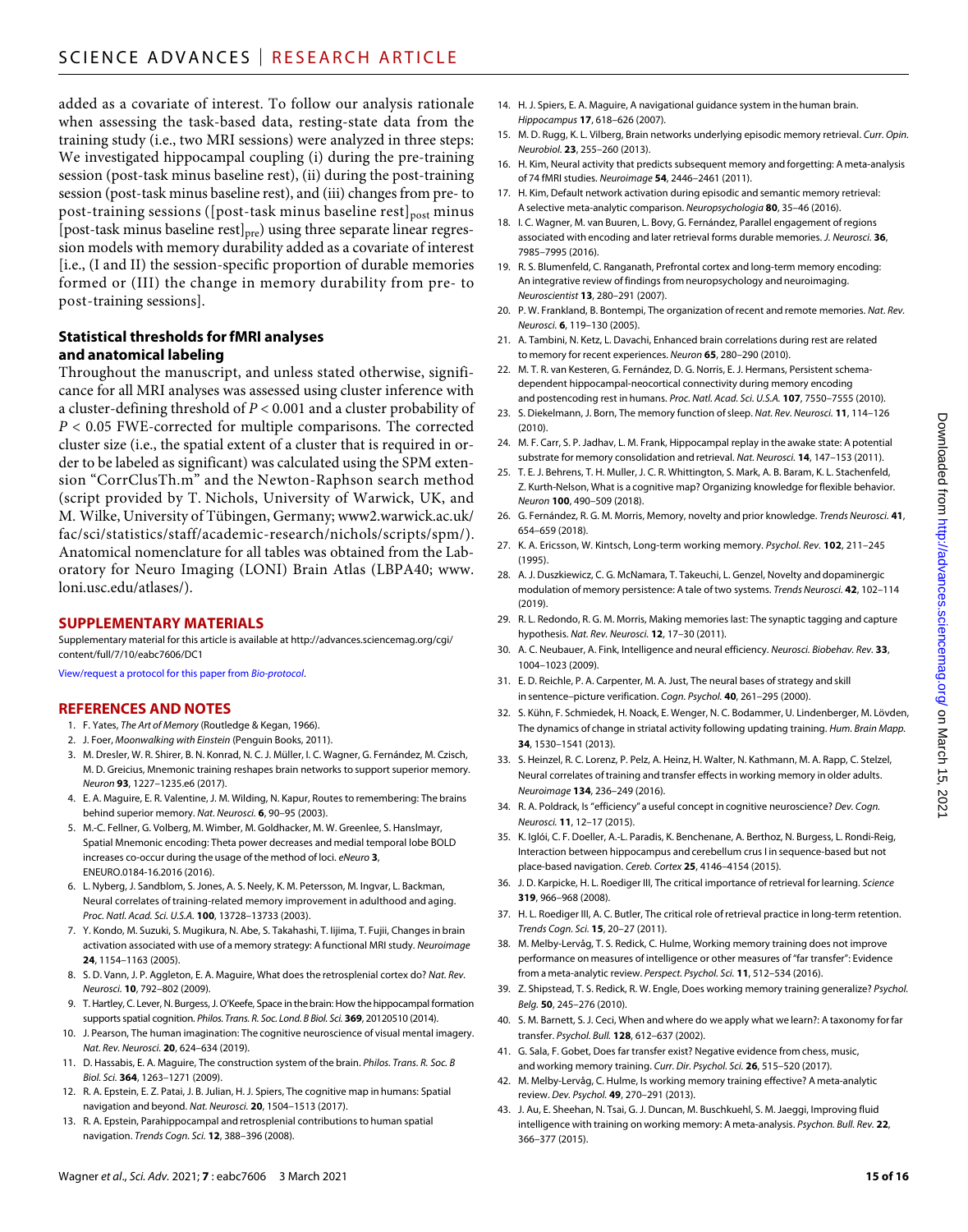- 44. J. Weicker, A. Villringer, A. Thöne-Otto, Can impaired working memory functioning be improved by training? A meta-analysis with a special focus on brain injured patients. *Neuropsychology* **30**, 190–212 (2016).
- 45. G. Bäumler, Lern-und Gedächtnistest: LGT-3 (1974).
- 46. R. Weiß, CFT 20-R: Grundintelligenztest skala 2-revision (2006).
- 47. L. Genzel, T. Kiefer, L. Renner, R. Wehrle, M. Kluge, M. Grözinger, A. Steiger, M. Dresler, Sex and modulatory menstrual cycle effects on sleep related memory consolidation. *Psychoneuroendocrinology* **37**, 987–998 (2012).
- 48. N. Sattari, E. A. McDevitt, D. Panas, M. Niknazar, M. Ahmadi, M. Naji, F. C. Baker, S. C. Mednick, The effect of sex and menstrual phase on memory formation during a nap. *Neurobiol. Learn. Mem.* **145**, 119–128 (2017).
- 49. H. Stanislaw, N. Todorov, Calculation ofsignal detection theory measures. *Behav. Res. Methods Instrum. Comput.* **31**, 137–149 (1999).
- 50. J. Ashburner, A fast diffeomorphic image registration algorithm. *Neuroimage***38**, 95–113 (2007).
- 51. J. D. Power, K. A. Barnes, A. Z. Snyder, B. L. Schlaggar, S. E. Petersen, Spurious but systematic correlations in functional connectivity MRI networks arise from subject motion. *Neuroimage* **59**, 2142–2154 (2012).
- 52. R. H. R. Pruim, M. Mennes, D. van Rooij, A. Llera, J. K. Buitelaar, C. F. Beckmann, ICA-AROMA: A robust ICA-based strategy for removing motion artifacts from fMRI data. *Neuroimage* **112**, 267–277 (2015).
- 53. N. Tzourio-Mazoyer, B. Landeau, D. Papathanassiou, F. Crivello, O. Etard, N. Delcroix, B. Mazoyer, M. Joliot, Automated anatomical labeling of activations in SPM using a macroscopic anatomical parcellation of the MNI MRI single-subject brain. *Neuroimage* **15**, 273–289 (2002).
- 54. D. W. Shattuck, M. Mirza, V. Adisetiyo, C. Hojatkashani, G. Salamon, K. L. Narr, R. A. Poldrack, R. M. Bilder, A. W. Toga, Construction of a 3D probabilistic atlas of human cortical structures. *Neuroimage* **39**, 1064–1080 (2008).

**Acknowledgments:** We thank the five anonymous reviewers for taking the time to provide valuable and constructive feedback. Furthermore, we thank the International Association of Memory (IAM; [www.iam-memory.org\)](http://www.iam-memory.org) for support in recruiting memory athletes. **Funding:** This article is based on work from a Veni project supported by the Netherlands Organisation for Scientific Research; the European Platform for Life Sciences, Mind Sciences, and the Humanities supported by the Volkswagen Foundation; and COST Action CA18106 supported by COST (European Cooperation in Science and Technology). **Author contributions:** B.N.K., D.R., K.O., S.K., M.C., and M.D. designed the study. B.N.K., P.S., S.W., M.C., and M.D. collected the data. I.C.W. analyzed the data and wrote the first version of the manuscript. I.C.W., C.L., and M.D. edited the manuscript. A.S., G.F., C.L., M.C., and M.D. supervised the study. I.C.W., B.N.K., P.S., S.W., D.R., K.O., S.K., A.S., G.F., C.L., M.C., and M.D. discussed and interpreted results and commented on the manuscript. **Competing interests:** The authors declare that they have no competing interests. **Data and materials availability:** All data needed to evaluate the conclusions in the paper are present in the paper and/or the Supplementary Materials. In addition, all anonymized data and analysis code are available upon request in accordance with the requirements of the institute, the funding body, and the institutional ethics board. Additional data related to this paper may be requested from the authors.

Submitted 12 May 2020 Accepted 19 January 2021 Published 3 March 2021 10.1126/sciadv.abc7606

**Citation:** I. C. Wagner, B.N. Konrad, P. Schuster, S. Weisig, D. Repantis, K.Ohla, S. Kühn, G. Fernández, A. Steiger, C. Lamm, M. Czisch, M. Dresler, Durable memories and efficient neural coding through mnemonic training using the method of loci. *Sci. Adv.* **7**, eabc7606 (2021).